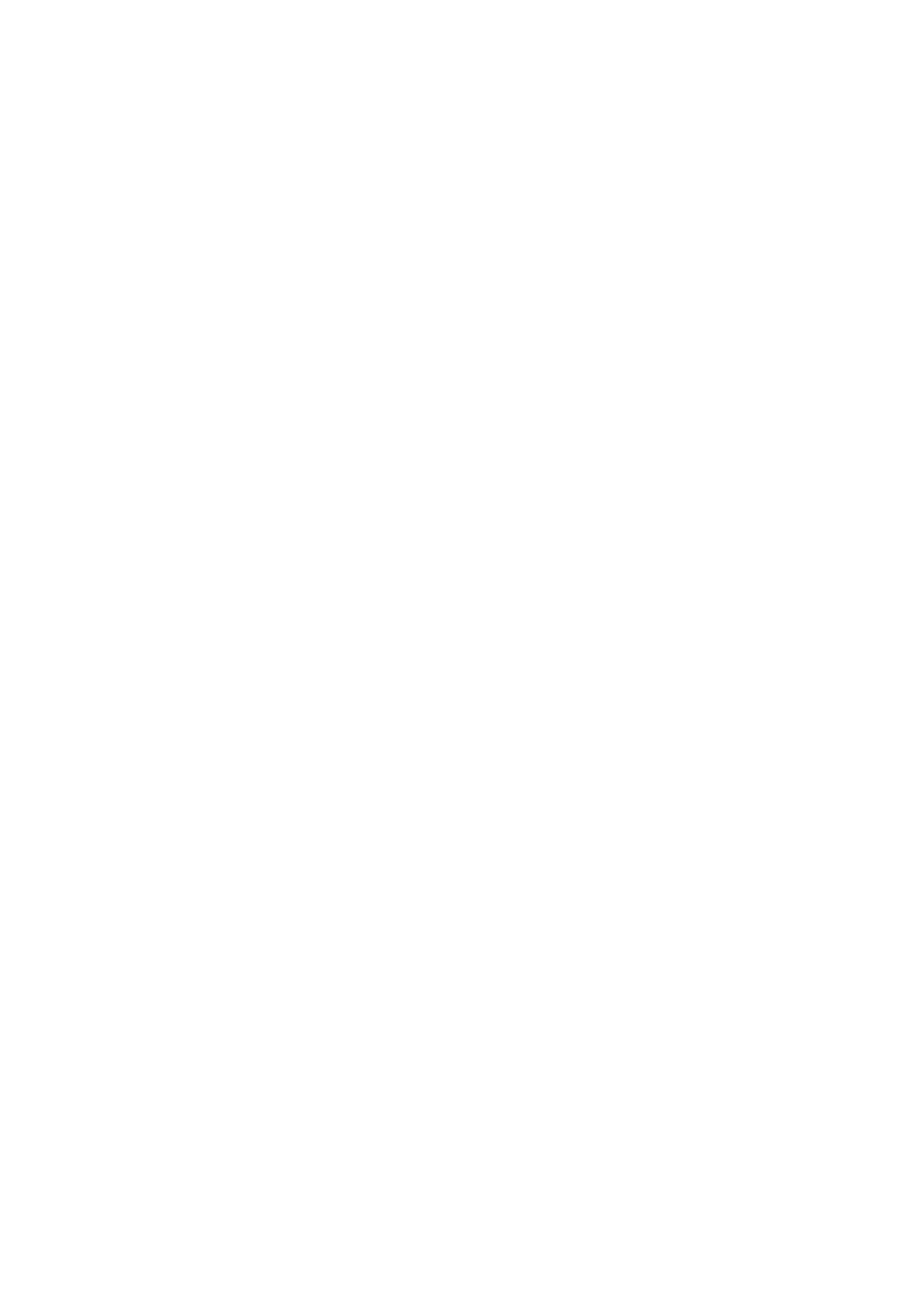# **My Application Form**

| <b>XDBS</b><br>Live mor<br>'Bank les |
|--------------------------------------|
|--------------------------------------|

|                                                    | <b>PRODUCT CHOICE</b>                                                                                                                                                                               |                                                                                                                                                                                                     |
|----------------------------------------------------|-----------------------------------------------------------------------------------------------------------------------------------------------------------------------------------------------------|-----------------------------------------------------------------------------------------------------------------------------------------------------------------------------------------------------|
| <b>Product Name</b>                                | Home Loan<br>Flexi Home Loan                                                                                                                                                                        | Loan against Property<br>Flexi Loan against Property                                                                                                                                                |
| Reference rate                                     | RBI Policy Repo Rate                                                                                                                                                                                |                                                                                                                                                                                                     |
| Account Product choice :                           | Saving Treasures<br>Staff<br>NRE and NRO                                                                                                                                                            | CEP and Others<br>Flexi OD                                                                                                                                                                          |
| <b>Branch Name</b><br>Family mapping -             |                                                                                                                                                                                                     | Date of submission :<br>$\mathbb{D}$<br>D<br><b>M</b><br>M                                                                                                                                          |
| Primary member - CIF                               | Account no.:                                                                                                                                                                                        | Treasures Category:<br>2<br>3                                                                                                                                                                       |
|                                                    | <b>CUSTOMER INFORMATION</b>                                                                                                                                                                         |                                                                                                                                                                                                     |
|                                                    | Applicant                                                                                                                                                                                           | Co Applicant                                                                                                                                                                                        |
| Salutation                                         | Prof<br>Mr<br>Mrs<br>Ms<br>Dr<br>Others                                                                                                                                                             | Prof<br>Mr<br>Mrs<br>Ms<br>Dr<br>Others                                                                                                                                                             |
| First Name:                                        |                                                                                                                                                                                                     |                                                                                                                                                                                                     |
| *Name<br>Middle Name:<br>(Name as per ID proof     |                                                                                                                                                                                                     |                                                                                                                                                                                                     |
| UID (Aadhaar))<br>Last Name:                       |                                                                                                                                                                                                     |                                                                                                                                                                                                     |
| <b>KYC Number</b>                                  |                                                                                                                                                                                                     |                                                                                                                                                                                                     |
|                                                    | CIF                                                                                                                                                                                                 | CIF                                                                                                                                                                                                 |
| <b>Existing Account Details</b>                    | First Holder                                                                                                                                                                                        | Second Holder                                                                                                                                                                                       |
| First Name:                                        |                                                                                                                                                                                                     |                                                                                                                                                                                                     |
| *Maiden Name<br>Middle Name:<br>(If applicable)    |                                                                                                                                                                                                     |                                                                                                                                                                                                     |
| Last Name:                                         |                                                                                                                                                                                                     |                                                                                                                                                                                                     |
| First Name:                                        |                                                                                                                                                                                                     |                                                                                                                                                                                                     |
| *Fathers Name<br>Middle Name:                      |                                                                                                                                                                                                     |                                                                                                                                                                                                     |
| Last Name:                                         |                                                                                                                                                                                                     |                                                                                                                                                                                                     |
| First Name:                                        |                                                                                                                                                                                                     |                                                                                                                                                                                                     |
| *Mothers Name<br>Middle Name:                      |                                                                                                                                                                                                     |                                                                                                                                                                                                     |
| Last Name:                                         |                                                                                                                                                                                                     |                                                                                                                                                                                                     |
| First Name:                                        |                                                                                                                                                                                                     |                                                                                                                                                                                                     |
| *Spouse Name<br>Middle Name:                       |                                                                                                                                                                                                     |                                                                                                                                                                                                     |
| (If applicable)<br>Last Name:                      |                                                                                                                                                                                                     |                                                                                                                                                                                                     |
|                                                    | Resident Individual<br>Foreign National                                                                                                                                                             | Resident Individual<br>Foreign National                                                                                                                                                             |
| *Resident Status                                   | Person of Indian Origin<br>Non Resident Indian                                                                                                                                                      | Person of Indian Origin<br>Non Resident Indian                                                                                                                                                      |
| *Nationality                                       | IN-Indian<br>Others (ISO 3166 Country Code)                                                                                                                                                         | IN-Indian<br>Others (ISO 3166 Country Code)                                                                                                                                                         |
| *Date of Birth                                     | D M M<br>D                                                                                                                                                                                          |                                                                                                                                                                                                     |
| *Place of Birth<br>Two digit -state/UT code as per |                                                                                                                                                                                                     |                                                                                                                                                                                                     |
| Indian Motor Vehicle Act, 1988                     | State/UT code                                                                                                                                                                                       | State/UT code                                                                                                                                                                                       |
| *Country of Birth                                  | ISO 3166 Country Code:<br>IN-India<br>Others                                                                                                                                                        | ISO 3166 Country Code:<br>IN-India<br>Others                                                                                                                                                        |
| *Gender                                            | Third Gender<br>Male<br>Female                                                                                                                                                                      | Third Gender<br>Male<br>Female                                                                                                                                                                      |
| *Community                                         | Christian<br>Sikh<br>Buddhist<br>Muslim<br>Hindu<br>Zoroastrain<br>Jain<br>Others                                                                                                                   | Sikh<br>Christian<br><b>Buddhist</b><br>Muslim<br>Hindu<br>Zoroastrain<br>Jain<br>Others                                                                                                            |
|                                                    | In accordance with requirement prescribed vide circular dated<br>05/07/2007 & 03/09/2007 issued by the RBI, request you to kindly<br>provide the following information as may be applicable to you. | In accordance with requirement prescribed vide circular dated<br>05/07/2007 & 03/09/2007 issued by the RBI, request you to kindly<br>provide the following information as may be applicable to you. |
| *Category                                          | SC<br>ST<br>General<br>Others<br>(Pl. specify)                                                                                                                                                      | SC<br><b>ST</b><br>General<br>Others<br>(Pl. specify)                                                                                                                                               |
| *Marital Status                                    | Unmarried<br>Married<br>Others<br>(Pl. specify)                                                                                                                                                     | Unmarried<br>Married<br>Others<br>(Pl. specify)                                                                                                                                                     |

1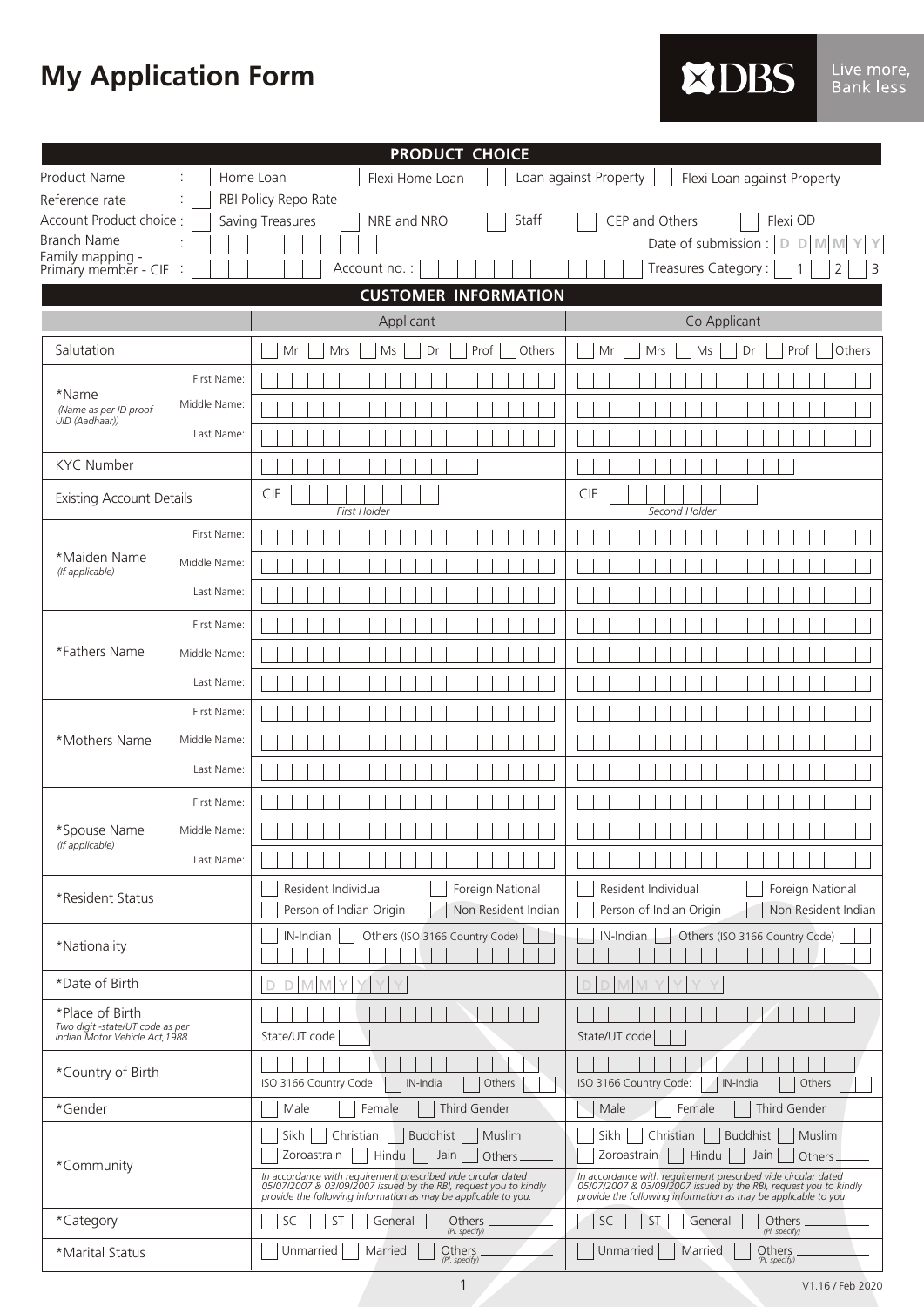|                                                                                                       | Applicant                                                                                                                                                                                 | Co Applicant                                                                                                                                                                                |
|-------------------------------------------------------------------------------------------------------|-------------------------------------------------------------------------------------------------------------------------------------------------------------------------------------------|---------------------------------------------------------------------------------------------------------------------------------------------------------------------------------------------|
| E-mail*<br>*Contact Details<br>Mobile*<br>Resident*<br>Office*<br>Fax No.*<br>*Proof of Address (PoA) | $+97$<br>$+9°$<br>$+91$<br>$+91$<br>Driving Licence<br>UID (Aadhaar)<br>Passport                                                                                                          | $+91$<br>+91<br>$+91$<br>$+91$<br>Driving Licence<br>UID (Aadhaar)<br>Passport                                                                                                              |
| Certified copy of any one of the<br>PoA needs to be submitted                                         | Voter Identity Card<br>NREGA Job Card<br>Others_                                                                                                                                          | Voter Identity Card<br>NREGA Job Card<br>Others_                                                                                                                                            |
| * Current Residential<br>Address                                                                      | Landmark<br>City<br>Pin code<br>State<br>ISO 3166 Country Code:<br>Others<br>IN-India                                                                                                     | Landmark<br>Pin code<br>City<br>State<br>ISO 3166 Country Code:<br>IN-India<br>Others                                                                                                       |
| * Permanent Residential<br>Address                                                                    | Landmark<br>Pin code<br>City<br>State<br>ISO 3166 Country Code:<br>Others<br>IN-India                                                                                                     | Landmark<br>Pin code<br>City<br>State<br>ISO 3166 Country Code:<br>Others<br>IN-India                                                                                                       |
| * Office/Business<br>Address                                                                          | Landmark<br>City<br>Pin code<br>State<br>ISO 3166 Country Code:<br>IN-India<br>Others                                                                                                     | Landmark<br>City<br>Pin code<br>State<br>ISO 3166 Country Code:<br>IN-India<br>Others                                                                                                       |
| Mailing Address                                                                                       | Permanent Residence<br>Current Residence<br>Office / Business Address                                                                                                                     | Current Residence<br>Permanent Residence<br>Office / Business Address                                                                                                                       |
| Residence                                                                                             | Owned by parents  <br>Self Owned<br>Lease<br>$\mathbb{R}$<br>Since<br>Company provided $\vert \ \vert$                                                                                    | Self Owned     Owned by parents    <br>Lease<br>Company provided     Since                                                                                                                  |
| *Education                                                                                            | Post Graduate<br>Under graduate<br>Graduate  <br>Professional<br>Others (Please specify) ______________                                                                                   | Under graduate   Graduate<br>Post Graduate<br>Professional                                                                                                                                  |
| *Profession / Employment                                                                              | Salaried   Private   Public   Gov't Sector<br>Professional#   Student<br>Business<br>Self Employed   Retired<br>Housewife<br>Others (Please specify)_                                     | Salaried       Private     Public     Gov't Sector<br>Professional#   Student<br>Business  <br>    Self Employed     Retired<br>Housewife<br>Others (Please specify)_                       |
| *Profession Details <sup>#</sup>                                                                      | CA<br><b>Doctor</b><br>Lawyer<br>Others (Please specify)                                                                                                                                  | CA<br>Doctor<br>Lawyer<br>Others (Please specify)                                                                                                                                           |
| *Self Employed                                                                                        | Partnership   Company<br>Proprietor<br><b>HUF</b><br>Others (Please specify)                                                                                                              | Proprietor  <br>Partnership   Company<br><b>HUF</b><br>Others (Please specify)_                                                                                                             |
| *Name of employer / Firm                                                                              |                                                                                                                                                                                           |                                                                                                                                                                                             |
| *Employment details                                                                                   | Employee No<br>No. of years with current employer<br>Retirement age<br>Designation<br>No. of years at previous organizations<br>No of dependents<br>Total No of years in service/Business | Employee No<br>No. of years with current employer<br>Retirement age<br>Designation  <br>No. of years at previous organizations<br>No of dependents<br>Total No of years in service/Business |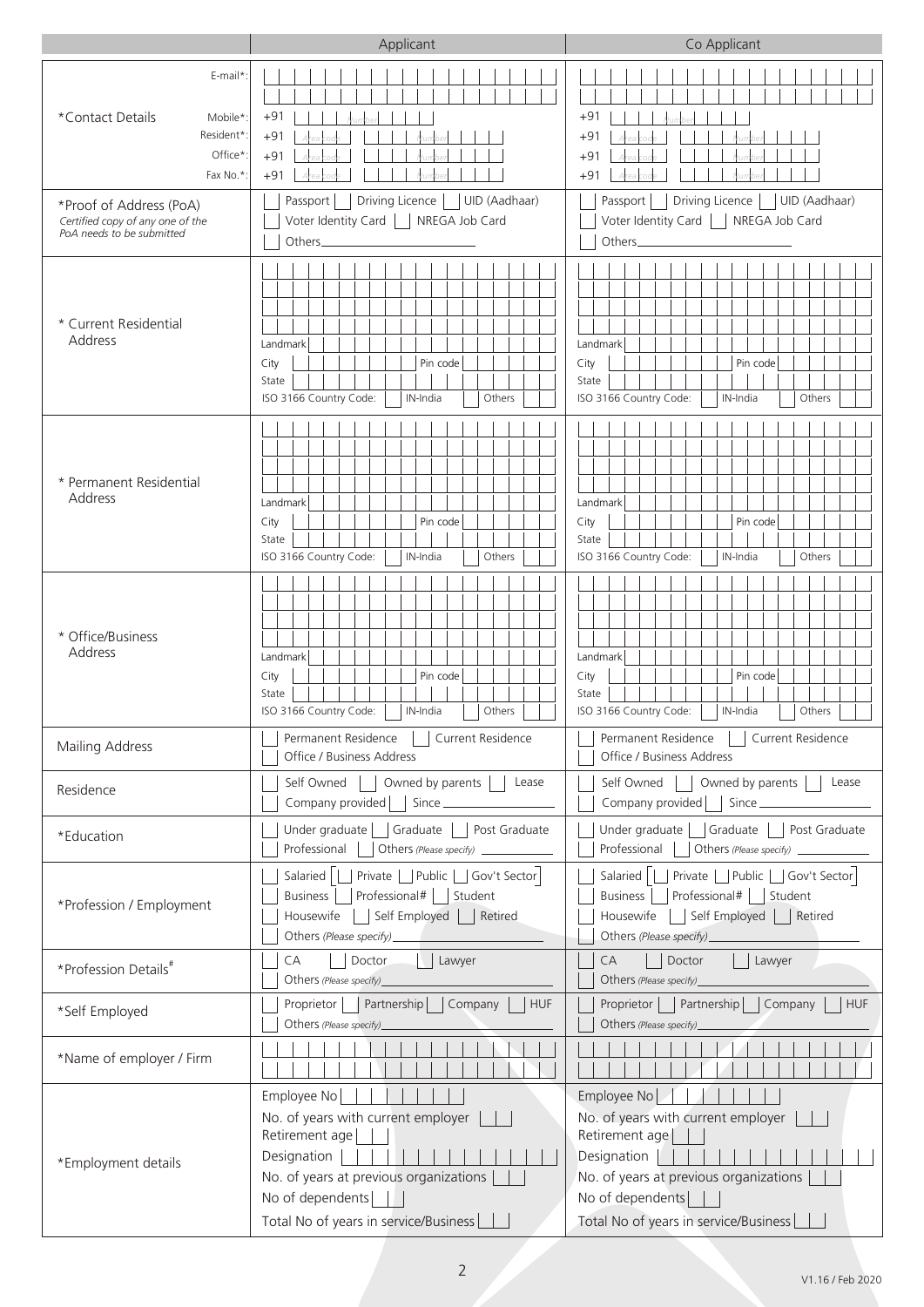|                                                | Applicant                                                                                                                                                                                                                                                                                                                                                                                    | Co Applicant                                                                                             |
|------------------------------------------------|----------------------------------------------------------------------------------------------------------------------------------------------------------------------------------------------------------------------------------------------------------------------------------------------------------------------------------------------------------------------------------------------|----------------------------------------------------------------------------------------------------------|
| *Line of business / Industry                   |                                                                                                                                                                                                                                                                                                                                                                                              |                                                                                                          |
| *Income p.a.                                   | Rupees_                                                                                                                                                                                                                                                                                                                                                                                      | Rupees.                                                                                                  |
| *Net Worth (in INR)                            | As on $D D M M Y Y$<br>Y                                                                                                                                                                                                                                                                                                                                                                     | As on $D$ $D$ $M$ $M$ $Y$ $Y$                                                                            |
| *Source of Funds                               | Inheritance   Savings<br>  Business  <br>Salary                                                                                                                                                                                                                                                                                                                                              | <b>Business</b><br>  Inheritance   Savings<br>Salary                                                     |
| *Purpose and Reason for<br>opening the account | Savings<br>Investments     Family Maintenance<br>Others (Please specify) _                                                                                                                                                                                                                                                                                                                   | Savings<br>Investments     Family Maintenance<br>Others (Please specify) _                               |
| Relationship with the 1st holder               | $\frac{1}{2} \frac{1}{2} \frac{1}{2} \frac{1}{2} \frac{1}{2} \frac{1}{2} \frac{1}{2} \frac{1}{2} \frac{1}{2} \frac{1}{2} \frac{1}{2} \frac{1}{2} \frac{1}{2} \frac{1}{2} \frac{1}{2} \frac{1}{2} \frac{1}{2} \frac{1}{2} \frac{1}{2} \frac{1}{2} \frac{1}{2} \frac{1}{2} \frac{1}{2} \frac{1}{2} \frac{1}{2} \frac{1}{2} \frac{1}{2} \frac{1}{2} \frac{1}{2} \frac{1}{2} \frac{1}{2} \frac{$ | In Law $(s)$     Spouse     Child<br>Parent    <br>Sibling<br>Others (Please specify)                    |
| Please tick $[\sqrt{ } ]$ if Applicable        | Politically Exposed Person<br>Related to Politically Exposed Person                                                                                                                                                                                                                                                                                                                          | Politically Exposed Person<br>Related to Politically Exposed Person                                      |
| *Proof of Identity                             | Certified copy of any one of the following Proof<br>of Identity to be submitted                                                                                                                                                                                                                                                                                                              | Certified copy of any one of the following Proof<br>of Identity to be submitted                          |
| *Passport Details                              | Date of Issue $\bigcup D \bigcup M \bigcup Y \big  Y \big $ Expiry Date $\bigcup D \big  M \big  M \big  Y \big  Y$<br>Number<br>Place of<br>Issue                                                                                                                                                                                                                                           | Date of Issue   D   D   M   M   Y   Y   Expiry Date   D   D   M   M   Y  <br>Number<br>Place of<br>Issue |
| *Visa details                                  | $Y$ Expiry Date $\boxed{\Box}\boxed{\Box}\boxed{\mathrm{M}}$<br>Date of Issue $\Box$ $\Box$ $\Box$ $\Box$<br>MYY.<br>Number<br>Place of<br>Issue                                                                                                                                                                                                                                             | Date of Issue $\Box$ $\Box$ $\Box$ $\Box$<br>$Y$ Expiry Date $D$ $D$ $M$<br>Number<br>Place of<br>Issue  |
| Driving License                                | DDMMY<br>Expiry date                                                                                                                                                                                                                                                                                                                                                                         | DDMM<br>Expiry date                                                                                      |
| Voter's Id Cards                               |                                                                                                                                                                                                                                                                                                                                                                                              |                                                                                                          |
| *PAN Number                                    |                                                                                                                                                                                                                                                                                                                                                                                              |                                                                                                          |
| *UID (Aadhaar)                                 |                                                                                                                                                                                                                                                                                                                                                                                              |                                                                                                          |
| NREGA Job Card                                 |                                                                                                                                                                                                                                                                                                                                                                                              |                                                                                                          |
| Collateral Details                             | Are you the property owner for the property offered as collateral<br>Yes<br>No                                                                                                                                                                                                                                                                                                               | Are you the property owner for the property offered as collateral<br>Yes<br>No                           |
| Relationship With the bank                     | Less than One year<br>1- $3$ years<br>More than 3 years                                                                                                                                                                                                                                                                                                                                      | Less than One year<br>1- $3$ years<br>More than 3 years                                                  |
| Remarks                                        |                                                                                                                                                                                                                                                                                                                                                                                              |                                                                                                          |

# References (Names and addresses of two referees who are not related to you )

| DBS Bank India                    | Name: when the contract of the contract of the contract of the contract of the contract of the contract of the contract of the contract of the contract of the contract of the contract of the contract of the contract of the | Name: Name:                                                                                                                                    |
|-----------------------------------|--------------------------------------------------------------------------------------------------------------------------------------------------------------------------------------------------------------------------------|------------------------------------------------------------------------------------------------------------------------------------------------|
| Limited, may make $\left \right $ | $\lceil \cdot \rceil$ Address : $\perp$                                                                                                                                                                                        | Address : _                                                                                                                                    |
|                                   |                                                                                                                                                                                                                                | Email:                                                                                                                                         |
| necessary                         | Tel : Mobile : Mobile : Mobile : All and Mobile : All and Mobile : All and Mobile : All and Mobile :                                                                                                                           | $\blacksquare$ Mobile : $\blacksquare$<br>Tel : The Contract of the Contract of the Contract of the Contract of the Contract of the Contract o |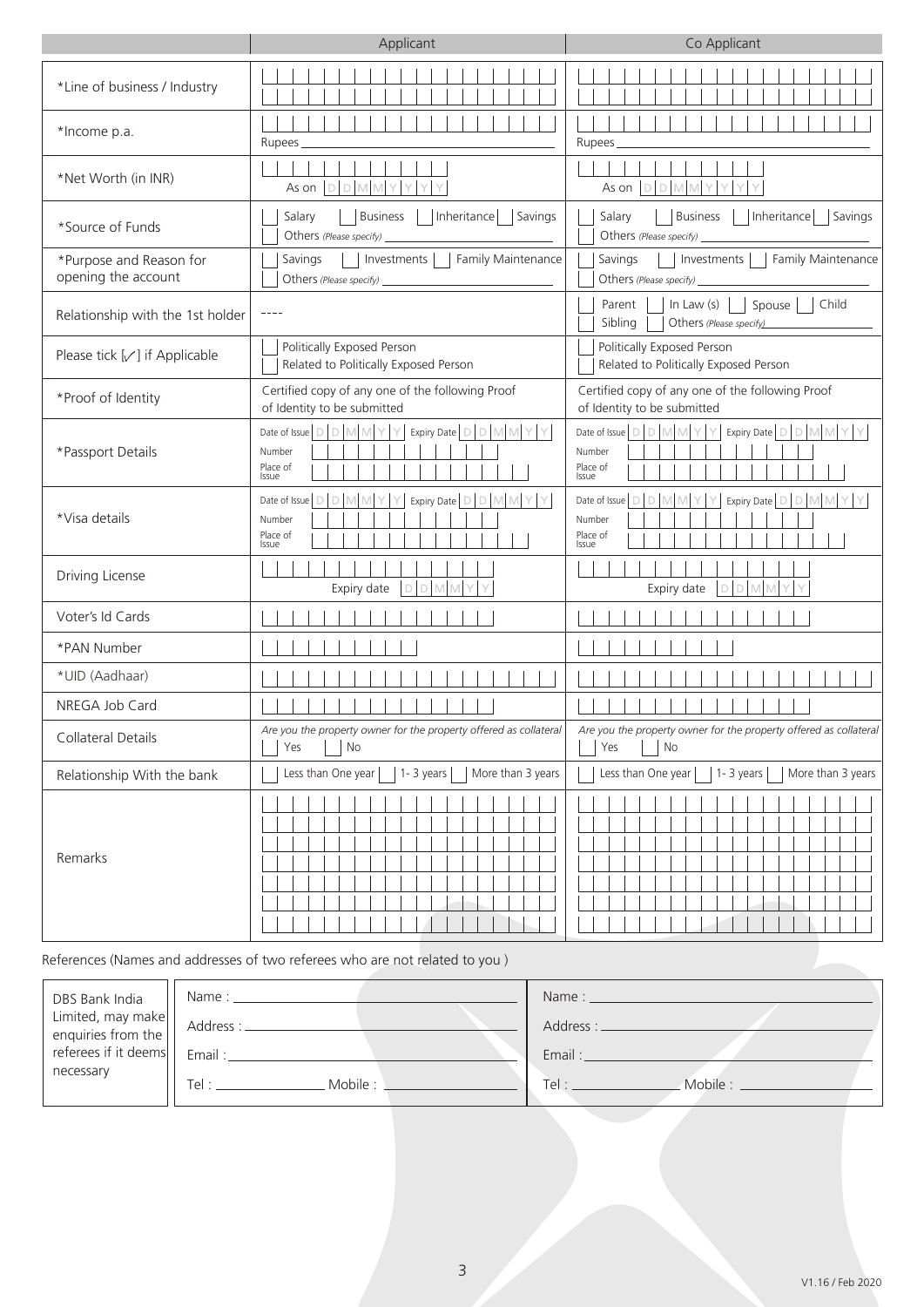|                                               |                                   |                                        | <b>PROPERTY DETAILS</b>                                                          |      |          |                                                                                                                |                             |  |        |          |                 |                    |
|-----------------------------------------------|-----------------------------------|----------------------------------------|----------------------------------------------------------------------------------|------|----------|----------------------------------------------------------------------------------------------------------------|-----------------------------|--|--------|----------|-----------------|--------------------|
| Property address                              |                                   |                                        |                                                                                  |      |          |                                                                                                                |                             |  |        |          |                 |                    |
|                                               |                                   |                                        |                                                                                  |      |          |                                                                                                                |                             |  |        |          |                 |                    |
|                                               |                                   |                                        |                                                                                  |      | Landmark |                                                                                                                |                             |  |        |          |                 |                    |
|                                               |                                   |                                        |                                                                                  | City |          |                                                                                                                |                             |  |        | Pin code |                 |                    |
|                                               | State                             |                                        |                                                                                  |      |          | Country                                                                                                        |                             |  |        |          |                 |                    |
| Area                                          | <b>UDS /Land Area</b><br>Freehold |                                        | Leasehold                                                                        |      |          |                                                                                                                |                             |  |        |          | proposed        |                    |
| Property Completion Status :                  | Ready for Possession              |                                        | Under Constructions                                                              |      |          |                                                                                                                |                             |  |        |          |                 |                    |
| Expected date of possession : $ D D M M Y Y $ |                                   |                                        |                                                                                  |      |          |                                                                                                                |                             |  |        |          |                 |                    |
| Developer Details                             | : Builder Name                    |                                        |                                                                                  |      |          |                                                                                                                |                             |  |        |          |                 |                    |
|                                               | Project Name                      |                                        |                                                                                  |      |          |                                                                                                                |                             |  |        |          |                 |                    |
|                                               |                                   |                                        |                                                                                  |      |          |                                                                                                                |                             |  |        |          |                 |                    |
|                                               |                                   |                                        |                                                                                  |      |          |                                                                                                                |                             |  |        |          |                 |                    |
|                                               |                                   |                                        |                                                                                  |      |          |                                                                                                                |                             |  |        |          |                 |                    |
|                                               |                                   | <b>LOAN APPLICATION DETAILS</b>        |                                                                                  |      |          |                                                                                                                |                             |  |        |          |                 |                    |
| Loan Details                                  | : Amount Rs                       |                                        |                                                                                  |      |          |                                                                                                                | Tenure : Years              |  | Months |          |                 |                    |
| <b>Enhancement Details</b>                    | : Amount Rs                       |                                        |                                                                                  |      |          |                                                                                                                | Tenure : Years       Months |  |        |          |                 |                    |
| Interest Rate Options : Loan :                |                                   | Floating Rate ___________%             |                                                                                  |      |          |                                                                                                                |                             |  |        |          |                 |                    |
| Enhancement :                                 |                                   | Floating Rate ____________%            |                                                                                  |      |          | Other 2008 2012 2012 2013 2014 2015 2016 2017 2018 2019 2017 2018 2019 2017 2018 2019 2017 2018 2017 2018 2017 |                             |  |        |          |                 |                    |
| Fees                                          |                                   | Processing Fees Rs ______________      |                                                                                  |      |          |                                                                                                                |                             |  |        |          |                 |                    |
| Loan Against Property                         | ÷                                 | Loan against Property refinance        |                                                                                  |      |          | Purchase of Office/Shop/Fixed Asset                                                                            |                             |  |        |          |                 | Loan consolidation |
|                                               | Consumer Durables                 |                                        |                                                                                  |      |          | Education expenses                                                                                             |                             |  |        |          |                 | Marriage expenses  |
|                                               |                                   | Purchase of office equipment           |                                                                                  |      |          | Property repair and renovation                                                                                 |                             |  |        |          | Travel expenses |                    |
|                                               |                                   | Working Capital requirement            |                                                                                  |      |          | Business expansion                                                                                             |                             |  |        |          |                 |                    |
| Repayment Mode                                |                                   | SI (Standing Instructions)             |                                                                                  |      |          | NACH (National Automated Clearing House)                                                                       |                             |  |        |          |                 |                    |
| Insurance                                     |                                   | Home Loan Linked Life Insurance Policy |                                                                                  |      |          | Home Building Insurance                                                                                        |                             |  |        |          |                 |                    |
|                                               |                                   | I will pay the premium                 | Please add the premium to the home loan mentioned above (available only for LAP) |      |          |                                                                                                                |                             |  |        |          |                 |                    |
| Total Requirement And Funding Sources         |                                   |                                        |                                                                                  |      |          |                                                                                                                |                             |  |        |          |                 |                    |
| Requirement                                   |                                   | <b>Amount</b>                          |                                                                                  |      |          | <b>Funding Sources</b>                                                                                         |                             |  |        |          | <b>Amount</b>   |                    |

| Requirement                                 | Amount | <b>Funding Sources</b> | Amount |
|---------------------------------------------|--------|------------------------|--------|
| Total Purchase price/construction cost      |        | Loan applied for       |        |
| Incidental & other cost                     |        | Savings/Personal Funds |        |
| Registration cost/Goods & Service Tax (GST) |        | Other                  |        |
| Total                                       |        | <b>Total</b>           |        |

# **RELATIONSHIP DECLARATION**

I/we hereby declare that we or any of our close relatives /director(s) /partner(s)or his close relative(s), is not a director in banking company including DBS Bank India Limited.

I/we declare that we or our close relative / director(s) / partner(s) and / or any relative of such director / partner is a director of a banking company Viz\_ \_\_. The nature of relationship is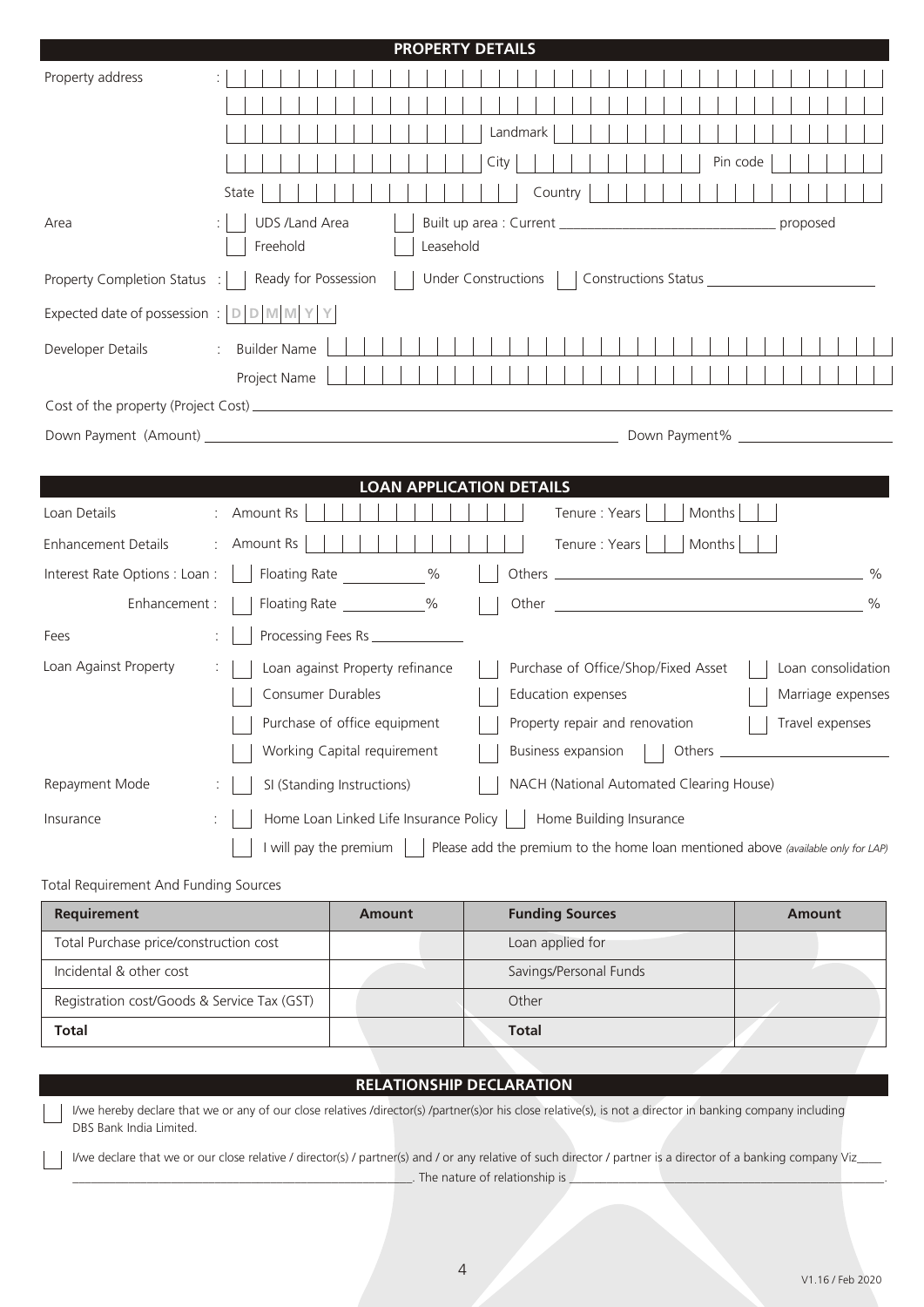|                                                             |                           |             | INCOME / FINANCIAL DETAILS : APPLICANT and CO-APPLICANT |            |           |
|-------------------------------------------------------------|---------------------------|-------------|---------------------------------------------------------|------------|-----------|
|                                                             | Applicant/Co Applicant    | Income Head | <b>Gross Income</b>                                     | Net Income | Frequency |
| <b>Income Details</b>                                       | Applicant                 |             |                                                         |            |           |
|                                                             | Co Applicant              |             |                                                         |            |           |
|                                                             | Applicant/Co Applicant    | Income Head | <b>Gross Income</b>                                     | Net Income | Frequency |
| <b>Obligations /</b><br><b>Deductions</b><br><b>Details</b> | Applicant<br>Co Applicant |             |                                                         |            |           |
|                                                             |                           |             |                                                         |            |           |
|                                                             | Applicant/Co Applicant    | Income Head | <b>Gross Income</b>                                     | Net Income | Frequency |
| <b>Bank Accounts</b>                                        | Applicant                 |             |                                                         |            |           |
| Held                                                        | Co Applicant              |             |                                                         |            |           |

| <b>ADDRESS DECLARATION (if applicable)</b>                                                                                                                                                                                                                                                                                                                                                                                                   |                                                                                                                                                                                                                                                                                                                                                                                                                                              |
|----------------------------------------------------------------------------------------------------------------------------------------------------------------------------------------------------------------------------------------------------------------------------------------------------------------------------------------------------------------------------------------------------------------------------------------------|----------------------------------------------------------------------------------------------------------------------------------------------------------------------------------------------------------------------------------------------------------------------------------------------------------------------------------------------------------------------------------------------------------------------------------------------|
| Applicant                                                                                                                                                                                                                                                                                                                                                                                                                                    | Co Applicant                                                                                                                                                                                                                                                                                                                                                                                                                                 |
| To,<br>Date:<br>The Manager<br>DBS Bank India Limited<br>This is to declare that my residence and/or communication address<br>mentioned in this form is different from the address mentioned in the<br>address proof given to bank.<br>Residential address<br>Office address<br>Permanent<br>(Country of residence)<br>(Country of residence)<br>Kindly register my residence and/or communication address for all future<br>correspondence. | To,<br>Date:<br>The Manager<br>DBS Bank India Limited<br>This is to declare that my residence and/or communication address<br>mentioned in this form is different from the address mentioned in the<br>address proof given to bank.<br>Residential address<br>Office address<br>Permanent<br>(Country of residence)<br>(Country of residence)<br>Kindly register my residence and/or communication address for all future<br>correspondence. |
| <b>Applicant</b>                                                                                                                                                                                                                                                                                                                                                                                                                             | <b>Co Applicant</b>                                                                                                                                                                                                                                                                                                                                                                                                                          |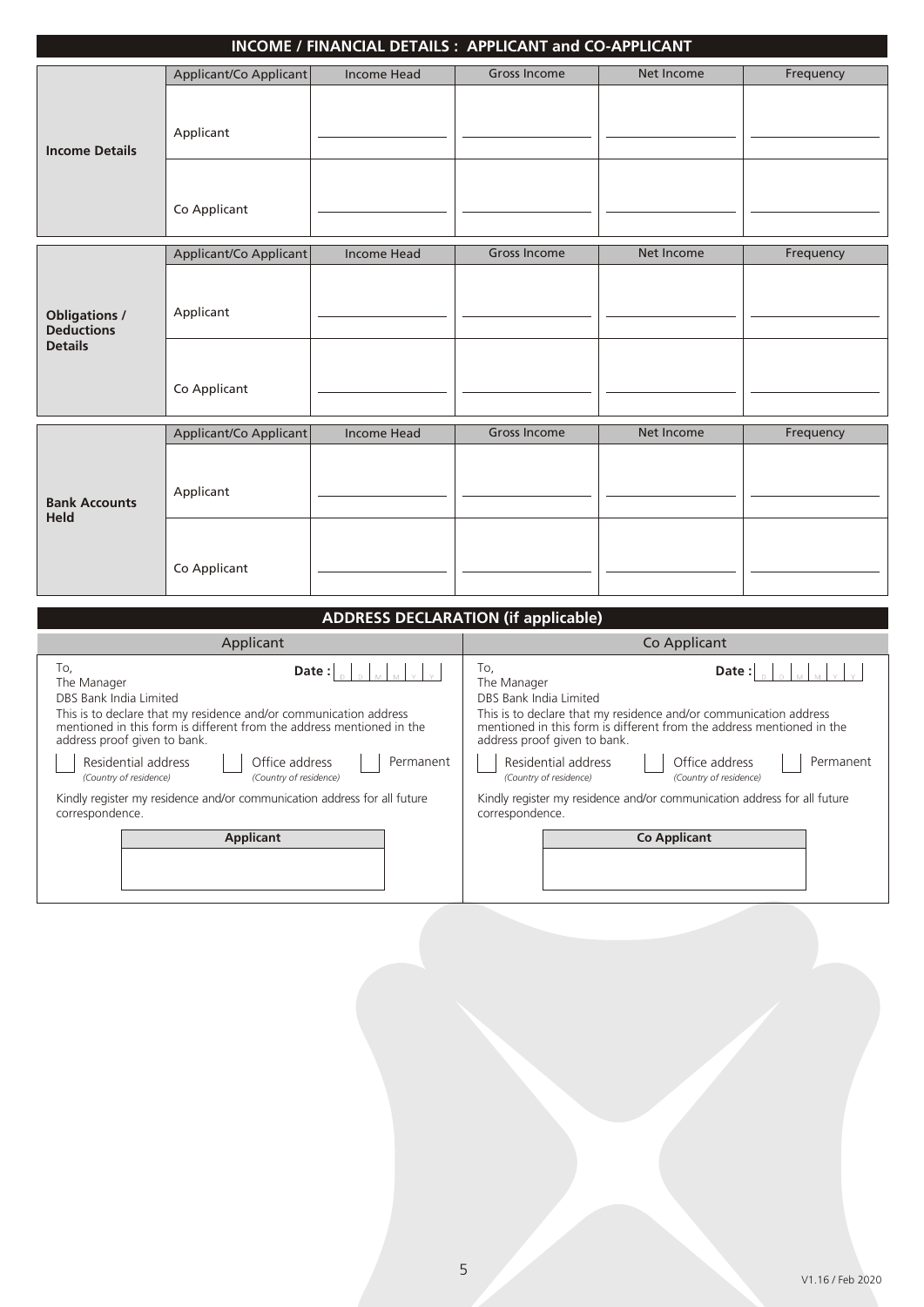|                                       |                                                                                                                                                |                                             |                   |      | APPLICABLE FOR SAVING AND FLEXI OVERDRAFT ACCOUNT                 |                    |                                                                                                                                                                  |     |                                            |
|---------------------------------------|------------------------------------------------------------------------------------------------------------------------------------------------|---------------------------------------------|-------------------|------|-------------------------------------------------------------------|--------------------|------------------------------------------------------------------------------------------------------------------------------------------------------------------|-----|--------------------------------------------|
|                                       |                                                                                                                                                |                                             |                   |      | <b>NOMINATION</b>                                                 |                    |                                                                                                                                                                  |     |                                            |
|                                       | I wish to assign a Nomination (Kindly submit the nomination form Da1)                                                                          |                                             |                   |      |                                                                   |                    | I do not wish to assign a Nomination                                                                                                                             |     |                                            |
|                                       |                                                                                                                                                |                                             |                   |      |                                                                   |                    |                                                                                                                                                                  |     |                                            |
|                                       |                                                                                                                                                |                                             |                   |      | <b>MODE OF OPERATION</b>                                          |                    |                                                                                                                                                                  |     |                                            |
| Single                                |                                                                                                                                                | Jointly (ATM/Debit card will not be issued) |                   |      | Either or Survivor                                                | Anyone or Survivor |                                                                                                                                                                  |     | Former and Survivor                        |
|                                       | Others (Please specify) ____                                                                                                                   |                                             |                   |      |                                                                   |                    |                                                                                                                                                                  |     |                                            |
| E-mail Statement                      |                                                                                                                                                |                                             |                   |      | I am agreeable to receiving electronic statements on request only |                    |                                                                                                                                                                  |     |                                            |
|                                       |                                                                                                                                                |                                             |                   |      | <b>NOMINATION FORM DA1*</b>                                       |                    |                                                                                                                                                                  |     |                                            |
|                                       |                                                                                                                                                |                                             |                   |      |                                                                   |                    | Nomination under Sec45ZA of the Banking Regulation Act , 1949, and Rule 2(1) of the Banking Companies (Nomination) Rules, 1985, in respect of bank deposit       |     |                                            |
|                                       | Al wish to assign a Nomination (fill Section A & Section B below)                                                                              |                                             |                   |      |                                                                   |                    | I do not wish to assign a Nomination (go directly to Section B below)                                                                                            |     |                                            |
| <b>Section A</b>                      | Nominee name to be printed on the fixed deposit advise / account statement                                                                     |                                             |                   |      | Yes                                                               | <b>No</b>          |                                                                                                                                                                  |     |                                            |
| $1/We$ $\_\$                          | returned by DBS Bank India Limited. _                                                                                                          |                                             |                   |      |                                                                   |                    | nominate the following person to whom in the event of my / our / minor's death the amount of deposit in the account, particulars whereof are given below, may be |     | (Name of the branch where account is held) |
|                                       | <b>Deposit</b>                                                                                                                                 |                                             |                   |      |                                                                   |                    | <b>Nominee</b>                                                                                                                                                   |     |                                            |
| Nature of                             | Distinguishing                                                                                                                                 | Additional                                  | Share             | Name |                                                                   | Address            | Relationship with                                                                                                                                                | Age | If Nominee is a minor,                     |
|                                       | No.                                                                                                                                            | Details, if any                             | Percentage        |      |                                                                   |                    | Depositor, if any                                                                                                                                                |     | his date of birth                          |
|                                       |                                                                                                                                                |                                             |                   |      |                                                                   |                    |                                                                                                                                                                  |     |                                            |
|                                       |                                                                                                                                                |                                             |                   |      |                                                                   |                    |                                                                                                                                                                  |     |                                            |
|                                       |                                                                                                                                                |                                             |                   |      |                                                                   |                    |                                                                                                                                                                  |     |                                            |
|                                       |                                                                                                                                                |                                             |                   |      |                                                                   |                    |                                                                                                                                                                  |     |                                            |
|                                       | As the nominee is a minor on this date, I/We appoint Shri/Smt./Kum.                                                                            |                                             |                   |      |                                                                   |                    |                                                                                                                                                                  |     |                                            |
| (name, address and age)               |                                                                                                                                                |                                             |                   |      |                                                                   |                    | to receive the amount of the deposit on behalf of the nominee in the event of my /                                                                               |     |                                            |
|                                       | our / minor's death during the minority of the nominee.                                                                                        |                                             |                   |      |                                                                   |                    |                                                                                                                                                                  |     |                                            |
| <b>Section B</b>                      |                                                                                                                                                |                                             |                   |      |                                                                   |                    |                                                                                                                                                                  |     |                                            |
|                                       |                                                                                                                                                |                                             |                   |      |                                                                   |                    |                                                                                                                                                                  |     |                                            |
|                                       |                                                                                                                                                |                                             |                   |      |                                                                   |                    |                                                                                                                                                                  |     |                                            |
|                                       |                                                                                                                                                | Signature***                                |                   |      |                                                                   |                    | Signature***                                                                                                                                                     |     |                                            |
|                                       |                                                                                                                                                | <b>Applicant Name</b>                       |                   |      |                                                                   |                    | Co-Applicant Name                                                                                                                                                |     |                                            |
|                                       |                                                                                                                                                |                                             |                   |      |                                                                   |                    |                                                                                                                                                                  |     |                                            |
|                                       |                                                                                                                                                | Witness 1                                   |                   |      |                                                                   |                    | Witness 2                                                                                                                                                        |     |                                            |
| Name Land                             |                                                                                                                                                |                                             |                   |      |                                                                   |                    |                                                                                                                                                                  |     |                                            |
|                                       |                                                                                                                                                |                                             |                   |      |                                                                   |                    |                                                                                                                                                                  |     |                                            |
|                                       |                                                                                                                                                |                                             |                   |      |                                                                   |                    |                                                                                                                                                                  |     |                                            |
|                                       |                                                                                                                                                |                                             |                   |      |                                                                   |                    |                                                                                                                                                                  |     |                                            |
|                                       | Signature                                                                                                                                      |                                             |                   | Date |                                                                   | Signature          |                                                                                                                                                                  |     | Date                                       |
|                                       | * where the deposit is made in the name of a minor the nomination must be signed by a person lawfaully entitled to act on behalf of the minor. |                                             |                   |      |                                                                   |                    |                                                                                                                                                                  |     | * strike out if not a minor.               |
|                                       | ^ While the nomination facility is optional we recommend you avail of the same.                                                                |                                             |                   |      |                                                                   |                    | *** Thumb impressions must be attested by two witnesses. No witnesses are required incase of signature. Only one person can be nominated per account.            |     |                                            |
|                                       |                                                                                                                                                |                                             |                   |      | RELATED PARTY DETAILS AND PROOF OF IDENTITY [Pol]*                |                    |                                                                                                                                                                  |     |                                            |
|                                       |                                                                                                                                                |                                             |                   |      |                                                                   |                    |                                                                                                                                                                  |     |                                            |
| Nominee: Name<br>(Pol if available)   |                                                                                                                                                |                                             | <b>First Name</b> |      |                                                                   | Middle Name        |                                                                                                                                                                  |     | Last Name                                  |
| (Kindly submit Pol)                   | Guardian of Nominee: Name                                                                                                                      |                                             | <b>First Name</b> |      |                                                                   | Middle Name        |                                                                                                                                                                  |     | Last Name                                  |
| Assignee: Name<br>(Kindly submit Pol) |                                                                                                                                                |                                             | <b>First Name</b> |      |                                                                   | Middle Name        |                                                                                                                                                                  |     | Last Name                                  |
|                                       | PROOF OF IDENTITY [Pol] OF RELATED PERSON*                                                                                                     |                                             |                   |      |                                                                   |                    |                                                                                                                                                                  |     |                                            |
|                                       | A-Passport Number                                                                                                                              |                                             |                   |      |                                                                   |                    | Passport Expiry Date                                                                                                                                             |     |                                            |
| B- Voter ID Card                      |                                                                                                                                                |                                             |                   |      |                                                                   |                    |                                                                                                                                                                  |     |                                            |
| C- PAN Card                           |                                                                                                                                                |                                             |                   |      |                                                                   |                    |                                                                                                                                                                  |     |                                            |
|                                       | D- Driving Licence                                                                                                                             |                                             |                   |      |                                                                   |                    | Driving Licence Expiry Date                                                                                                                                      |     |                                            |
| E- UID (Aadhaar)                      |                                                                                                                                                |                                             |                   |      |                                                                   |                    |                                                                                                                                                                  |     |                                            |
|                                       | F-NREGA Job Card                                                                                                                               |                                             |                   |      |                                                                   |                    |                                                                                                                                                                  |     |                                            |
|                                       | Z- Other (any document notified by the central government)                                                                                     |                                             |                   |      |                                                                   |                    | Identification Number                                                                                                                                            |     |                                            |
|                                       |                                                                                                                                                |                                             |                   |      | 6                                                                 |                    |                                                                                                                                                                  |     |                                            |

V1.16 / Feb 2020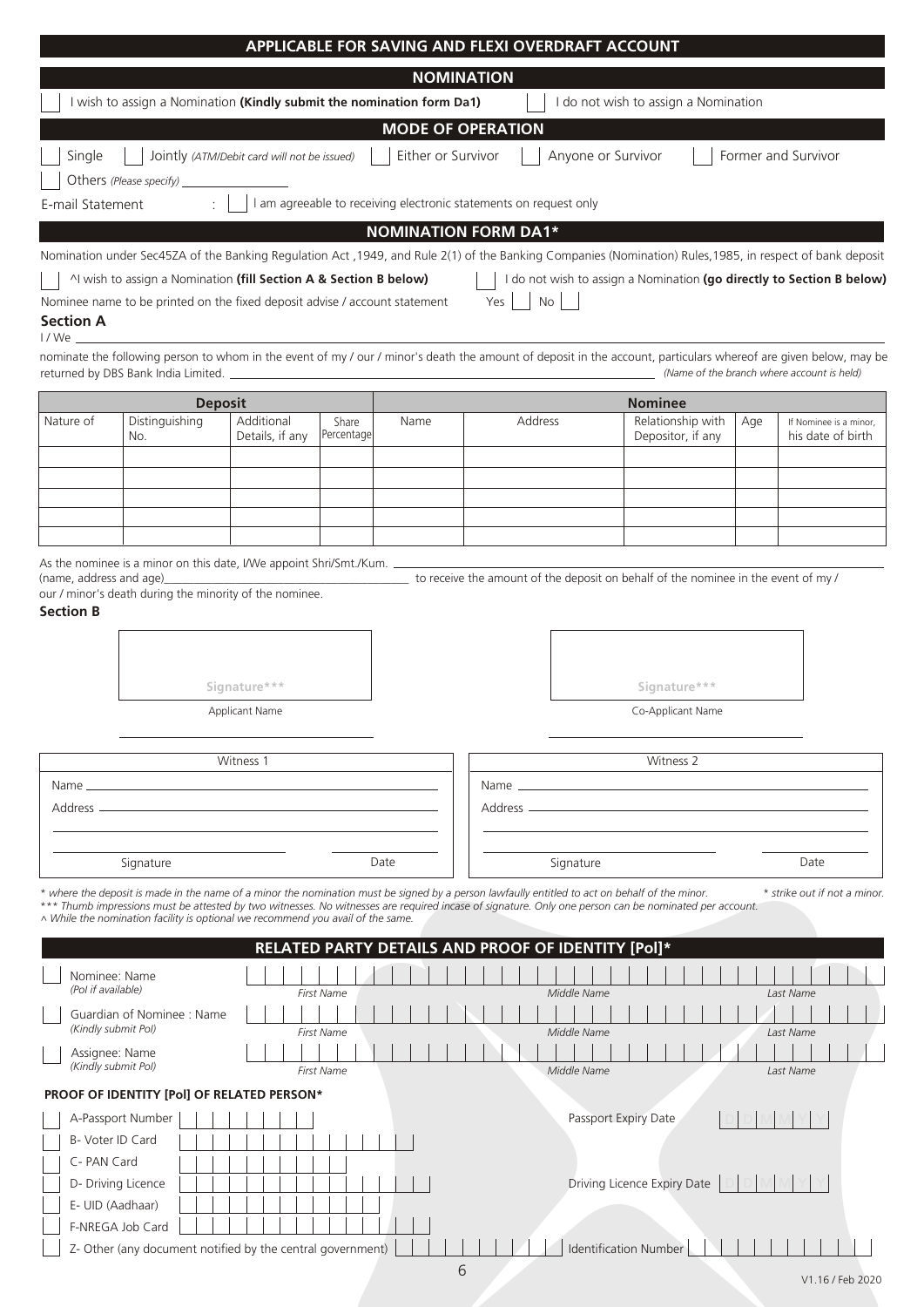|                 |                                                                                                                                                                                                                                                                                                                                                                                                                                       | <b>CHANNEL REGISTRATION</b>                                                                                                                                                                                                                                                                                                                                                                                                                                                                                                                                                                                                                                                                                                                                                                                                                                                                                                                                                                                                                                                                                                                                                                                                                                                                                                                                                                                                                                                                                                                                                           |
|-----------------|---------------------------------------------------------------------------------------------------------------------------------------------------------------------------------------------------------------------------------------------------------------------------------------------------------------------------------------------------------------------------------------------------------------------------------------|---------------------------------------------------------------------------------------------------------------------------------------------------------------------------------------------------------------------------------------------------------------------------------------------------------------------------------------------------------------------------------------------------------------------------------------------------------------------------------------------------------------------------------------------------------------------------------------------------------------------------------------------------------------------------------------------------------------------------------------------------------------------------------------------------------------------------------------------------------------------------------------------------------------------------------------------------------------------------------------------------------------------------------------------------------------------------------------------------------------------------------------------------------------------------------------------------------------------------------------------------------------------------------------------------------------------------------------------------------------------------------------------------------------------------------------------------------------------------------------------------------------------------------------------------------------------------------------|
|                 |                                                                                                                                                                                                                                                                                                                                                                                                                                       | <b>DEBIT CARD APPLICATION</b>                                                                                                                                                                                                                                                                                                                                                                                                                                                                                                                                                                                                                                                                                                                                                                                                                                                                                                                                                                                                                                                                                                                                                                                                                                                                                                                                                                                                                                                                                                                                                         |
|                 | Applicant                                                                                                                                                                                                                                                                                                                                                                                                                             | Co Applicant                                                                                                                                                                                                                                                                                                                                                                                                                                                                                                                                                                                                                                                                                                                                                                                                                                                                                                                                                                                                                                                                                                                                                                                                                                                                                                                                                                                                                                                                                                                                                                          |
| Name            | (Name to be mentioned on the debit card not to exceed beyond 20 characters<br>including blank space)                                                                                                                                                                                                                                                                                                                                  | Name<br>(Name to be mentioned on the debit card not to exceed beyond 20 characters<br>including blank space)                                                                                                                                                                                                                                                                                                                                                                                                                                                                                                                                                                                                                                                                                                                                                                                                                                                                                                                                                                                                                                                                                                                                                                                                                                                                                                                                                                                                                                                                          |
| Type of<br>Card | International Debit Card<br>Domestic Debit Card<br>(can be used only in India)                                                                                                                                                                                                                                                                                                                                                        | Type of<br>International Debit Card<br>Domestic Debit Card<br>Card<br>(can be used only in India)                                                                                                                                                                                                                                                                                                                                                                                                                                                                                                                                                                                                                                                                                                                                                                                                                                                                                                                                                                                                                                                                                                                                                                                                                                                                                                                                                                                                                                                                                     |
|                 | international limits                                                                                                                                                                                                                                                                                                                                                                                                                  | I/We declare and confirm that I/ we have read and understood the terms and conditions available on the website of DBS Bank India Limited (Bank) related to the debit card and                                                                                                                                                                                                                                                                                                                                                                                                                                                                                                                                                                                                                                                                                                                                                                                                                                                                                                                                                                                                                                                                                                                                                                                                                                                                                                                                                                                                         |
|                 | to the DBS Bank International Debit Cards                                                                                                                                                                                                                                                                                                                                                                                             | . I/We further agree to abide by the terms and conditions governing the accounts and the respective services linked to my/our account including Domestic Debit Card and<br>International Debit Card facility, as available on the Bank's website and as amended from time to time. I/We hereby agree to be bound by all the revised charges/tariff applicable                                                                                                                                                                                                                                                                                                                                                                                                                                                                                                                                                                                                                                                                                                                                                                                                                                                                                                                                                                                                                                                                                                                                                                                                                         |
|                 | limit is INR 50,000 for Treasures, NRI Elite Treasures accounts. I/We agree that if our existing cards are domestic debit cards then our International limits will be Zero.                                                                                                                                                                                                                                                           | I/We am/are aware that the Debit Cards are issued in different variants. I/We are aware that the Default domestic transaction limit on my/our VISA Platinum Debit card is<br>INR 100,000 and international transaction limit on my/ our VISA Platinum Debit card is INR 25,000 is set for Debit cards issued to Savings Plus /Savings Power Plus and Basic<br>Savings Bank Deposit Accounts. I/We are aware that the default domestic transaction limit on my/our VISA Infinite Debit card is INR 300,000 and the international transaction                                                                                                                                                                                                                                                                                                                                                                                                                                                                                                                                                                                                                                                                                                                                                                                                                                                                                                                                                                                                                                           |
|                 | authority from time to time.                                                                                                                                                                                                                                                                                                                                                                                                          | I/We agree and understand that the Bank reserves the right to reject any application for the said banking facilities without providing any reason. I/We undertake to strictly<br>operate and use the account and the said banking facilities in accordance with the exchange control regulations as laid down by Reserve Bank of India (RBI) or any other                                                                                                                                                                                                                                                                                                                                                                                                                                                                                                                                                                                                                                                                                                                                                                                                                                                                                                                                                                                                                                                                                                                                                                                                                             |
|                 | with the Bank shall be automatically linked to my/our Debit Card unless instructions for delinking my/our account have been given in a form acceptable to the Bank.                                                                                                                                                                                                                                                                   | I/We accept full responsibility of my/our Debit Card and agree not to make any claims against Bank in respect thereto. I/We confirm and understand that all my/our Account(s)                                                                                                                                                                                                                                                                                                                                                                                                                                                                                                                                                                                                                                                                                                                                                                                                                                                                                                                                                                                                                                                                                                                                                                                                                                                                                                                                                                                                         |
| Note:           | 1. In case of NRO Accounts only DBS Domestic Card will be issued as per banks policy.<br>2. International transaction limit is set separately for POS transactions and ATM withdrawals etc.<br>3. The international transaction limits on your Debit card cannot exceed your domestic limits<br>5. In case you need to change the default International limit, you can call customer care or submit a mandate to change the card type | 4. If you select a domestic card only initially, you can call customer care or submit a mandate to change the card type and increase & activate the international limit                                                                                                                                                                                                                                                                                                                                                                                                                                                                                                                                                                                                                                                                                                                                                                                                                                                                                                                                                                                                                                                                                                                                                                                                                                                                                                                                                                                                               |
|                 | <b>iBANKING</b>                                                                                                                                                                                                                                                                                                                                                                                                                       |                                                                                                                                                                                                                                                                                                                                                                                                                                                                                                                                                                                                                                                                                                                                                                                                                                                                                                                                                                                                                                                                                                                                                                                                                                                                                                                                                                                                                                                                                                                                                                                       |
|                 |                                                                                                                                                                                                                                                                                                                                                                                                                                       |                                                                                                                                                                                                                                                                                                                                                                                                                                                                                                                                                                                                                                                                                                                                                                                                                                                                                                                                                                                                                                                                                                                                                                                                                                                                                                                                                                                                                                                                                                                                                                                       |
|                 | Applicant                                                                                                                                                                                                                                                                                                                                                                                                                             | Co Applicant                                                                                                                                                                                                                                                                                                                                                                                                                                                                                                                                                                                                                                                                                                                                                                                                                                                                                                                                                                                                                                                                                                                                                                                                                                                                                                                                                                                                                                                                                                                                                                          |
|                 | Yes, I would like to apply for iBanking                                                                                                                                                                                                                                                                                                                                                                                               | Yes, I would like to apply for iBanking                                                                                                                                                                                                                                                                                                                                                                                                                                                                                                                                                                                                                                                                                                                                                                                                                                                                                                                                                                                                                                                                                                                                                                                                                                                                                                                                                                                                                                                                                                                                               |
|                 | No, I would not like to apply for iBanking                                                                                                                                                                                                                                                                                                                                                                                            | No, I would not like to apply for iBanking                                                                                                                                                                                                                                                                                                                                                                                                                                                                                                                                                                                                                                                                                                                                                                                                                                                                                                                                                                                                                                                                                                                                                                                                                                                                                                                                                                                                                                                                                                                                            |
|                 | automatically linked to my/our User ID.                                                                                                                                                                                                                                                                                                                                                                                               | I/We hereby confirm that I/We have applied for DBS Bank India Limited ("Bank") Internet Banking (iBanking) Services and hereby agree that iBanking Services shall be<br>made available to me/us by the Bank from time to time. I/We acknowledge and confirm that my/our use of the iBanking services shall be governed by the Bank's prevailing<br>iBanking Terms and Conditions (copies of which are available at any of the Bank's branches in India and on the Bank's web-site at www.dbsbank.in) and I/we hereby<br>declare that I/we have read and fully understood the said terms and conditions and accept the same. I/We agree and understand that the Bank reserves the right to reject<br>any application for iBanking without providing any reason. I/we hereby instruct and authorise the Bank to mail/courier my/our Internet Banking ID and Password<br>(collectively "Security Codes") relating to my/our access to the iBanking services to my/our address as per the Bank's records and I/we agree that the risk of non-receipt<br>and/or disclosure of the Security Codes to an unauthorised third party shall be fully borne by me/us. I/we confirm and agree that the Bank shall not be held responsible in<br>any way for any losses that may be suffered by me/us as a result of such non receipt or disclosure of the Security Codes to an unauthorised third party. I/we agree that in<br>case I/we have multiple accounts (where the mode of operation is single/either or survivor/anyone or survivor) maintained with the Bank, all such accounts shall be |
|                 | that the Bank will not be responsible or held responsible and agree not to make any claim or demand against the Bank in this regard.                                                                                                                                                                                                                                                                                                  | I/We shall be fully responsible for any of the linked accounts getting debited based on the instruction(s) given through my/our User ID and Password and I/We also agree                                                                                                                                                                                                                                                                                                                                                                                                                                                                                                                                                                                                                                                                                                                                                                                                                                                                                                                                                                                                                                                                                                                                                                                                                                                                                                                                                                                                              |
|                 | Bank's website for iBanking Services.                                                                                                                                                                                                                                                                                                                                                                                                 | I/We are aware of charges/fees applicable for iBanking Services. I/We hereby agree to be bound by the revised charges/fees applicable from time to time available on the                                                                                                                                                                                                                                                                                                                                                                                                                                                                                                                                                                                                                                                                                                                                                                                                                                                                                                                                                                                                                                                                                                                                                                                                                                                                                                                                                                                                              |
|                 | services, you need to have DBS iBanking user id and password.                                                                                                                                                                                                                                                                                                                                                                         | Note: Please note that for availing mobile banking services, customer needs to have internet banking access as well. Please note that for accessing mobile banking                                                                                                                                                                                                                                                                                                                                                                                                                                                                                                                                                                                                                                                                                                                                                                                                                                                                                                                                                                                                                                                                                                                                                                                                                                                                                                                                                                                                                    |
|                 | ibanking<br>debit card<br>Yes I/we confirm I/we have applied for                                                                                                                                                                                                                                                                                                                                                                      | we accept the terms & conditions governing these services.                                                                                                                                                                                                                                                                                                                                                                                                                                                                                                                                                                                                                                                                                                                                                                                                                                                                                                                                                                                                                                                                                                                                                                                                                                                                                                                                                                                                                                                                                                                            |
|                 | Applicant Signature                                                                                                                                                                                                                                                                                                                                                                                                                   | Co Applicant Signature                                                                                                                                                                                                                                                                                                                                                                                                                                                                                                                                                                                                                                                                                                                                                                                                                                                                                                                                                                                                                                                                                                                                                                                                                                                                                                                                                                                                                                                                                                                                                                |
|                 |                                                                                                                                                                                                                                                                                                                                                                                                                                       |                                                                                                                                                                                                                                                                                                                                                                                                                                                                                                                                                                                                                                                                                                                                                                                                                                                                                                                                                                                                                                                                                                                                                                                                                                                                                                                                                                                                                                                                                                                                                                                       |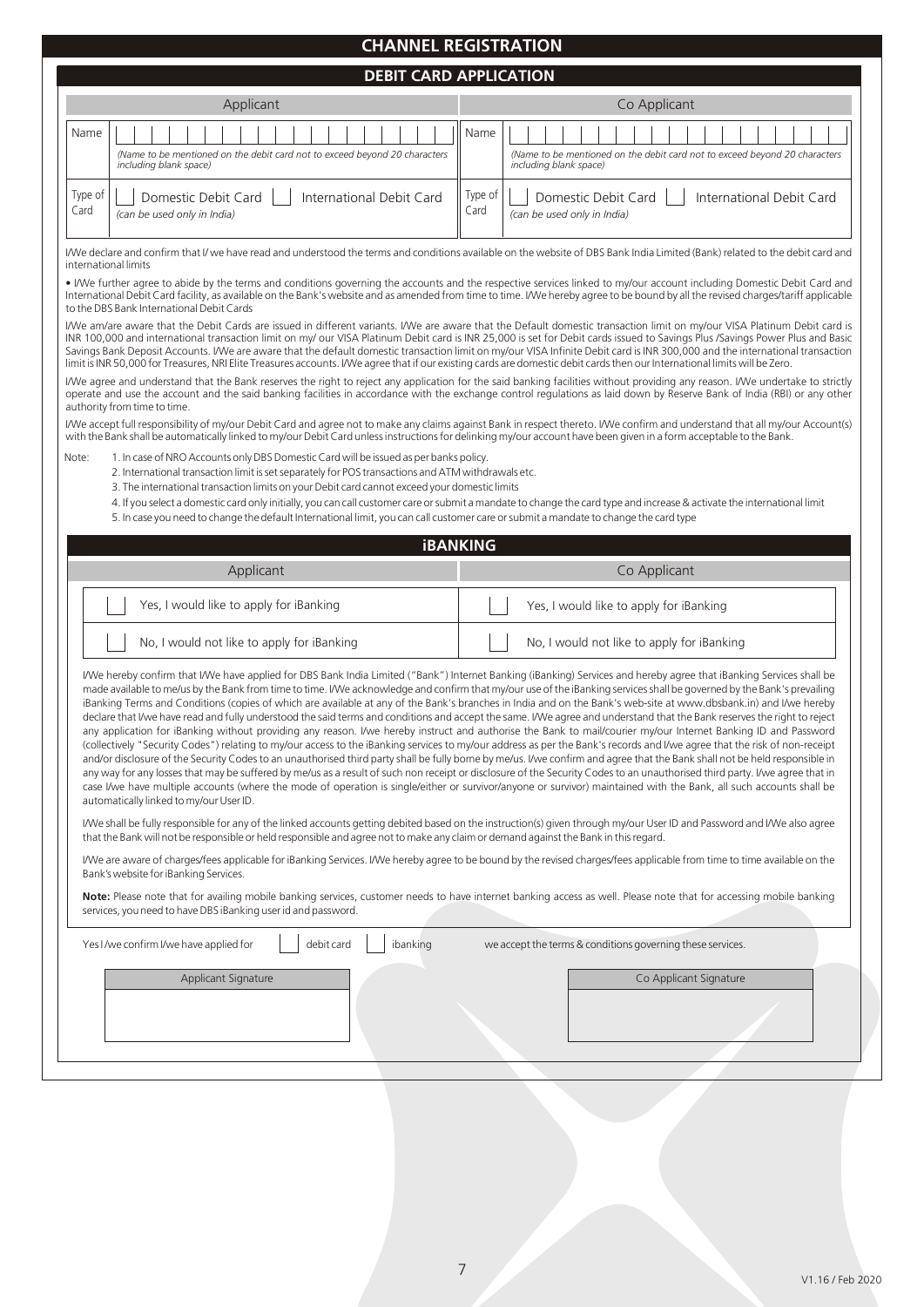# At DBS we always strive to serve you better. One of our ways is to ensure that you are kept up to date with our latest promotions, as well as any products

**CONSENT FOR MARKETING OFFERS (mandatory)**

Yes, I/We would like to receive from DBS Bank India Limited marketing materials and information through telephone calls, all forms of mobile messaging (including SMS or MMS), fax, email and/or post.

No, I/We do not wish to receive any DBS Bank India Limited marketing materials and information through telephone calls, all forms of mobile messaging (including SMS or MMS), fax, email and/or post. I understand that I/We will not be contacted only on the phone/mobile no.(s) / email id registered in your records.

Please Note: If you have opted to receive marketing materials and information from us via, mobile messaging or telephone calls, you will receive, mobile messages or calls from us only if your number is not on the National Do-Not-Call Register.

Notwithstanding anything written herein above you may receive some communication from us (emails/sms/calls, etc) irrespective of you being on "The Do Not Disturb" list for the following reasons:

- In response to your queries you have made to DBS Bank India Limited in writing or verbally
- Calls made to verify the details furnished by you under any application to DBS Bank India Limited,
- Calls made to conduct credit checks or card misuse related checks in the event of any irregular transaction being observed. • Calls made to abide by the regulations including for Internet banking passwords / change in static data

# **GENERAL DECLARATION**

- 1. I/We certify that the information provided by me/us in this application form is true, correct and complete in all respects. DBS Bank India Limited ("DBS Bank") is entitled to verify this directly or through any third party. I/We confirm that the attached copies of financials/ Bank Statements/Title/legal documents etc. are submitted by me/us against my/our loan application and certify that these are true copies. I/We undertake to inform DBS Bank immediately of any change in my / our occupation/ employment or any other details furnished in this application, and to provide any other information that DBS Bank may require. I/We further acknowledge the DBS Bank's right to seek any information from any other source in this regard. I/We understand that all of the above-mentioned information shall form the basis of any facility that the DBS Bank may decide to grant to me/us at its sole discretion. I/We confirm that I/We have had no insolvency proceedings against me/us nor have I/We ever been adjudicated insolvent. DBS Bank shall be entitled to reject my/our application without giving any reasons thereof.
- I/We further agree that any facility that may be provided to me/us shall be governed by the rules/norms of the DBS Bank that may be in force from time to time. I/We will be bound by the terms and conditions of the facility/ies that may be granted to me/us. I/We authorize DBS Bank to debit my home loan account with DBS Bank for any fees, charges, interest etc as may be applicable. I/We are aware the fees paid by me/us is non-refundable.
- 3. I/We acknowledge that the DBS Bank remains entitled to assign any activities to any third party agency at it's sole discretion. I/We acknowledge the right of the DBS Bank to provide and to seek details of my/our account to third party agencies for the purpose of availing support services of any nature by the Bank, without any specific consent or authorization from me/us. I/We acknowledge that the existence of my account(s) with DBS Bank and details thereof (including details of transactions and any defaults committed by me)., will be recorded with credit information agencies and such information (including processed information) may be shared with other banks/financial institutions and other credit grantors for the purpose of assessing further applications for credit by me/us and/or members of my/our household, and for occasional debt tracing and fraud prevention. I/We accordingly authorize DBS Bank to share information relating to my/our account(s). I/We understand that as precondition, relating to grant of loans/advances / other non funded credit facilities to me/us, DBS requires consent for the disclosure by DBS, of information and data relating to me/us in relation thereto and default if any committed by me/us in discharge thereof.
- 4. I/We hereby undertake and provide my/our consent for sharing my/our details mentioned above with Central KYC Registry. I/We hereby consent to receiving information from Central KYC Registry through SMS/Email.
- 5. I/We acknowledge that I/We have been advised to seek independent legal advice on the legal status of property being purchased.
- I/We agree to receive SMS alerts related to my/our application status even if my / our number is registered with Do Not call Registry and account activity as well as product use messages that the DBS Bank will send, from time to time, on my/our mobile phone as mentioned in this application form.
- 7. I/We understand that DBS Bank reserves the right to retain this application form, and the documents provided herewith, including photographs and will not return the same to us/ me.
- 8. I/We further agree that Recovery and collection of the loan, as well as, enforcement of security and all other disputes whatsoever shall be subject to the exclusive jurisdiction of relevant courts in India, to the exclusion of all other courts
- 9. I/We further agree that all Borrower/Applicant and Co-Borrower(s)/Co-Applicant(s) shall be jointly and severally liable under the Loan Agreement and all related documents.
- 10. I/ We further agree and confirm that the end use of the loan amount cannot be towards any speculative, anti-social, illegal or unproductive purposes. I/ We also agree that end use of the loan amount also cannot be towards purchase of gold in any form, including primary gold, gold bullion, Gold Jewellery, gold coins, units of Gold ETF and units of gold mutual fund.
- 11.I/We further acknowledge that I/We have read, understood and agree with the terms & conditions of/in this Application including the Most Important Terms and Conditions governing the home loan product chosen by me/us.
- 12.I/We have no objection in and give consent to DBS Bank for sharing my/our account details including my/our personal details to DBS Banks branches, affiliates, services providers, agents, contractors, surveyors, agencies, credit bureaus, etc., in or outside India, to enable DBS Bank to provide services under our banking arrangement/agreements including customized solutions and marketing services. I/We state that my/our aforesaid authorisation shall be valid till my/our written communication of withdrawal of my/our consent is acknowledged by DBS Bank. I/We understand and accept the risks involved in sharing personal information including sensitive personal information like bank account details with third party. I/We agree that provision of banking services to me/us could be suspended/discontinued, if I/We withdraw my/our consent. I/We understand that the list of third parties who may get access to my/our sensitive personal information is available on DBS Bank's website and I undertake to keep myself/ourselves updated on the same.

8

# Signature

Signature\_

# Yours faithfully,

(address of the principal). I request you to open a

Bank official / Solicitor / Notary Public

Date : **D D M M Y Y**

# **SEAFARERS ACCOUNT OPENING DECLARATION (IF APPLICABLE)**

I hereby declare and confirm that I am a Non - Resident Indian and I am presently / was on contract with\_\_\_\_\_\_\_\_\_\_\_\_\_\_\_\_\_\_\_\_\_\_\_\_\_\_\_\_\_\_\_\_\_\_\_\_\_\_\_\_\_\_\_\_\_\_\_\_\_\_\_\_\_\_\_\_\_

I hereby declare that I am a person of Indian origin and I satisfy one of the following conditions (Please pick the choice applicable to you)

NRE/NRO account in my name on the basis of the submitted documents.

& services that may be suited to your needs.

I also confirm that I will inform the Bank, in case I do not renew my contract or choose to go on a new contract or I am unable to proceed on a new contract or in any case in the event that my status of Non - Resident Indian is altered. Accordingly, I will have the Non - Resident accounts opened in my name redesignated to Resident / Resident Foreign Currency (RFC) accounts (as applicable)

#### Signature



 I held an Indian passport in the past My father / mother / grandfather / grandmother \_\_\_\_\_\_\_\_\_\_\_\_\_\_\_\_\_\_\_\_\_\_\_\_\_\_\_\_\_\_\_\_\_\_\_\_\_\_\_\_\_\_\_\_\_\_\_\_ (name) is / was a citizen of India by virtue of the Constitution of India or the Citizenship Act,1955

**APPLICABLE ONLY FOR NRI'S THE PERSON OF INDIAN ORIGIN (PIO) DECLARATION (IF APPLICABLE)**

I am the Spouse of an Indian citizen  $\vert \vert$  The father / mother / grandfather / grandmother  $\vert$  and  $\vert$  and  $\vert$  and  $\vert$  and  $\vert$  and  $\vert$  and  $\vert$  and  $\vert$  and  $\vert$  and  $\vert$  and  $\vert$  and  $\vert$  and  $\vert$  and  $\vert$  and  $\vert$ was a citizen of India by virtue of the Constitution of India or the Citizenship Act,1955

| I |  |
|---|--|

Applicant Name

Co-Applicant Name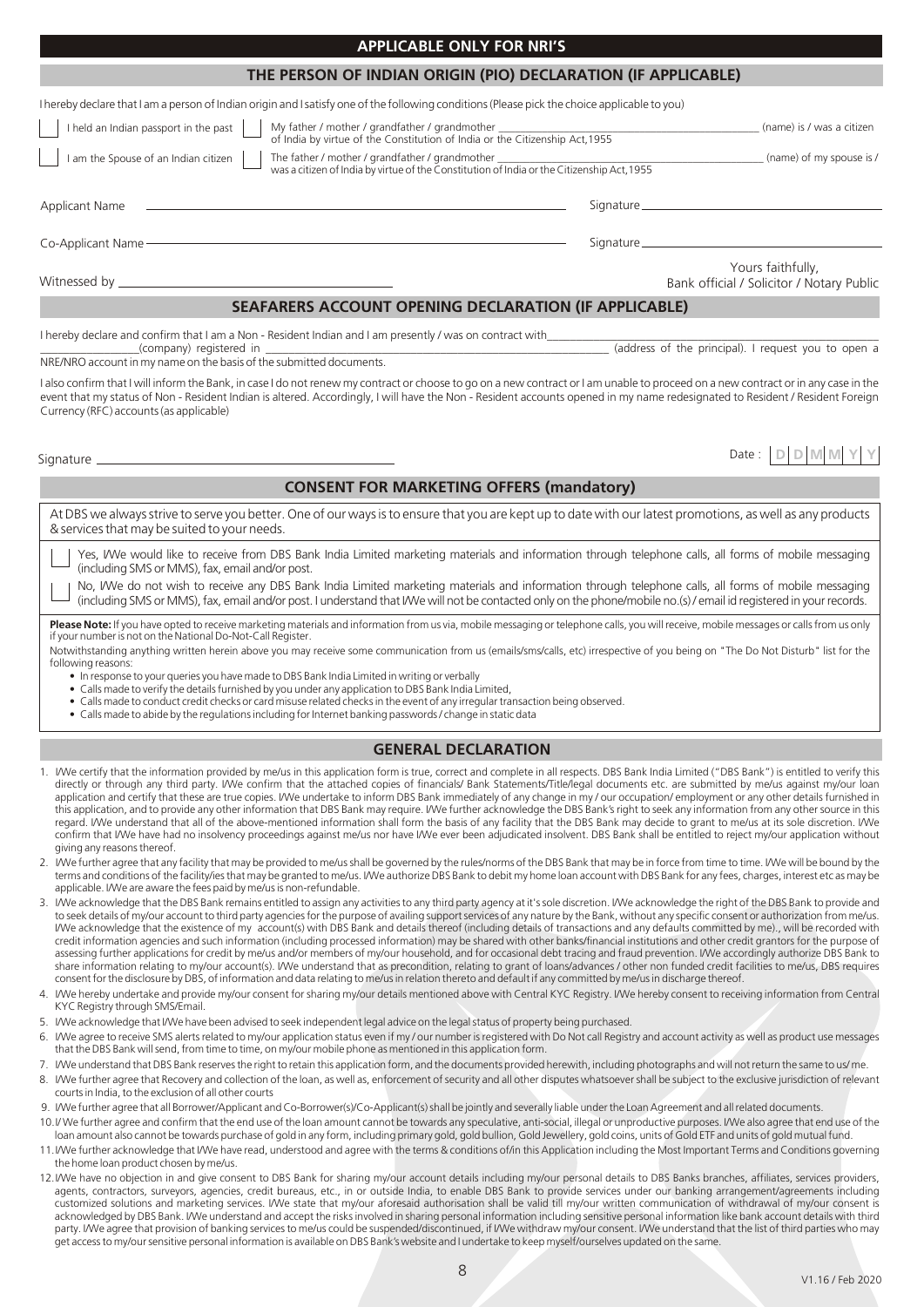- 13. I/We hereby indemnify and shall keep the DBS Bank indemnified from time to time and at all times against all and any act/actions, claims, proceedings, cost, charges, losses (direct or consequential) and expenses which the DBS Bank may suffer or incur or be put to for any reason whatsoever by reason of the DBS Bank having acted on the fax, message sent by me/us.
- 14.I/We agree that at our request DBS Bank shall send me/us the monthly/quarterly statement(s) of accounts via e-mail, to the e-mail address specified by me/us. I/We understand that Internet transmission lines are not encrypted and that e-mail is not a secure means of transmission. I/We acknowledge the risk of possible unauthorised alteration of data and/or unauthorised usage thereof to whatsoever purposes. I/We agree to exempt Bank from any and all responsibility/liability arising from such misuse and agree not to hold the Bank responsible for any such misuse and further agree to hold Bank free and harmless from all losses, costs, damages, expenses that may be suffered by me/us due to any errors, delays or problems in transmission or unauthorised/illegal interception, alteration, manipulation of electronic data or otherwise caused by using e-mail as a means of transmission.

#### **In case of NRI/PIO:**

- 1. I/We undertake and declare that I/We will comply with the Foreign Exchange Management Act,1999 (FEMA) and the applicable rules, regulations, notifications, directions or orders made there under and any amendments thereof. I/We undertake to intimate DBS Bank before proceeding overseas on permanent employment and/or emigrating and/or changing my/our nationality.
- 2. I/We further agree that Home Loan for Non-Resident Indians (NRIs) and Persons of Indian Origin (PIOs) is being made available by DBS Bank solely for the purchase of residential properties in India. Any misinterpretation by the applicant of his or her NRI / PIO status may result in rejection of the loan application and/or further may entail prosecution under Indian laws (including, but not limited to Foreign Exchange Management Act of 1999).
- 3. I/We further agree that NRI/PIO Applicants are required to nominate a Co-Applicant in India. The Co-Applicant shall be the Co-Borrower/Guarantor to/on the loan and shall be directly liable and responsible for repayment of the entire Loan, in the event of default by the primary applicant.
- 4. I/We further agree that NRI/PIO Applicants/Co-applicants may make repayments to the Loan Account must be made from an NRE /NRO Account or any other means as permitted from time to time by the Reserve Bank of India.

#### **In case of Resident Individual Account Opening:**

I/We declare and confirm that I/We have read and understood the terms and conditions, Tariff schedules available on the website of DBS Bank related to the DBS Bank's all products and services, but not limited to the DBS Bank's tariff regarding the operation/conduct of the accounts/deposits and pertaining to general banking, phone banking, ATM/Debit Cards, Doorstep Banking, Mobile banking, Internet Banking and Electronic Banking facilities (collectively referred to as "the said banking facilities") and agree to be bound and abide by them/any other rules that may be in force from time to time. I/We are aware of Charges/fees applicable for the said banking facilities. I/We hereby agree to be bound by the revised charges/tariff applicable from time to time available on the DBS Bank's website for the said all banking facilities. The terms and conditions for the said banking facilities will be in addition and not in derogation of the terms and conditions relating to the conduct of the my/our Account(s).

I/We am/are the beneficial owner(s) & ultimately own or have effective control of the above account.

#### **In case of Non-Resident Individual Account Opening:**

I/We wish to open the above stated account and confirm having read and understood the terms and conditions governing accounts/deposits linked to my/our Account and hereby agree to be bound by the terms and conditions and amendments governing the accounts or changes thereof and further amendments made by DBS Bank from time to time

I/We declare and confirm that I/We have read and understood the terms and conditions, Tariff schedules available on the website of DBS Bank related to the DBS Bank's all products and services, but not limited to the DBS Bank's tariff regarding the operation/conduct of the accounts/deposits and pertaining to general banking, phone banking, ATM/Debit Cards, Doorstep Banking, Mobile banking, Internet Banking and Electronic Banking facilities (collectively referred to as "the said banking facilities") and agree to be bound and abide by them/any other rules that may be in force from time to time. I/We are aware of Charges/fees applicable for the said banking facilities. I/We hereby agree to be bound by the revised charges/tariff applicable from time to time available on the DBS Bank website for the said all banking facilities. The terms and conditions for the said banking facilities will be in addition and not in derogation of the terms and conditions relating to the conduct of the my/our Account(s). The copy of terms and conditions is available on the DBS Bank's website www.dbsbank.com/in and is also available at the DBS Bank's branch in India.

I/We undertake to strictly operate and use the Account(s) and said banking facilities in accordance with exchange control regulations as laid down by Reserve Bank of India (RBI) or any other authority from time to time. In the event of any failure on our part to comply with all or any of the guidelines/rule/law laid down by RBI, the Bank, Government of India, or any other duly constituted body or authority, we agree to forfeit all rights to the account and the said banking facilities and further agree to be debarred from holding/operating and using the Account(s) and/or the said banking facilities. In the event of any default or breach committed by me/us of any of the aforesaid provision, guidelines, rules, indemnity, terms and conditions, or any law or statute, I/We shall indemnify the Bank for any loss or damage that may be caused to it. DBS Bank may adopt such action as it deems fit on the happening of such event.

I/We hereby expressly authorise DBS Bank to disclose at any time and for any purpose any information whatsoever relating to my/our particulars, account, deposit, transactions or dealings with the DBS Bank to any court of competent jurisdiction, quasi judiciary authority, Law Enforcement Agency, Relevant Wing Of State Government, RBI, Income Tax Authorities, Statutory Authorities, Financial Institutions, Credit Bureaus / Agents / Vendors or any Company which is an affiliate or associate or subsidiary or group company of the Bank.

I/We undertake to inform DBS Bank of any change in my/our domicile status. I/We hereby declare that I am/we are Non Resident Indian(s) of Indian origin. I/We further confirm that myself/ourselves/parents/grandparents was/were citizens of India by virtue of constitution of India or Citizenship Act 1955 (57 of 1955). I/We hereby declare that I am /We are Non Resident Indian(s) ("NRI") as defined under the Foreign Exchange Management Act, 1999, and the Rules and Regulations made there under (hereinafter referred to as "FEMA").

I/We understand that the above account will be opened on the basis of the statements/declarations made by me/us and I/we also agree that if any of the statements/declarations made herein is found to be not correct or false in material particulars, the DBS Bank is not bound to pay any interest on any deposit made by me/us and the Bank may close the account immediately without reference to me/us.

I/We confirm that the Non-Resident accounts (NRE/NRO and FCNR) opened with the DBS Bank shall be operated and maintained for the purpose of conducting bona fide transactions in Rupees and permissible currencies (as may be designated by Reserve Bank from time to time) in accordance with the provisions of the Foreign Exchange Management Act, 1999 ('Act') and the rules and regulations made there under and that such opening, operation and maintenance shall not in any manner contravene or violate the provisions of the Act and the rules and regulations made there under.

I/We understand, it is my/our responsibility to comply with tax laws and accordingly I/We would comply with the worldwide tax reporting and filing obligation as applicable. I/We understand that NRE Accounts/NRE Fixed Deposits/ FCNR (B) accounts/deposits held jointly with resident close relative (relative as defined in Section 6 of the Companies Act, 1956) can be operated only on 'Former or Survivor' basis. For the purpose of and in the course of providing services/ certain services, the DBS Bank is/may be required to engage the services of specialised another service providers / agents. I/We confirm and agree that the Bank may furnish any information regarding my/our account/deposits to these service providers /agents.

I/We understand that the sole/ first deposit holder will be regarded as the beneficial owner of the fixed deposit and considered as payee for the payment of interest on the fixed deposit and repayment of principal either on maturity or prematurely. The sole/first deposit holder will be regarded as the beneficial owner for the purpose of deduction of tax at source as required under the Income Tax Act, 1961 from the interest of such fixed deposit. In the absence of any maturity disposal instructions, the fixed deposit will be rolled over for the above-mentioned tenure at prevailing rates. The currency of the deposit will be any of the below: (1) The original currency if no forwards are booked (2) If a forward is booked final currency after settlement of the forward.

I/We shall ensure that only permissible credits and debits (as defined by Reserve Bank of India) from time to time are made into my/our NRO/NRE/FCNR (B) Accounts maintained with DBS Bank.

#### **In case of Non-Resident Ordinary Account:**

I/We undertake that in case of debits to the NRO account for the purpose of investment in India, and credits representing sale proceeds of investments, I/we will ensure that such investments /disinvestments will be in accordance with the regulations made by the Reserve Bank of India in this regard

I/We would confirm that all debits to my/our accounts for the purpose of investment in India and credits representing sale proceeds of investments in India are covered either by general or special permission of RBI.

I/We confirm that upon opening and operating my/our NRO account, I/we shall not make available to any person resident in India, foreign currency against reimbursement in Rupees or in any other manner in India

I/We understand that NRO accounts may be held jointly with residents and non – residents Indians.

I/We hereby declare that all foreign exchange transactions as may be entrusted by us to the DBS Bank or entered into from time to time do not involve and are not designed for the purpose of any contravention or evasion of the provisions of the aforesaid act or of any rule, regulation, notification, direction, or order made . I/We also hereby agree to undertake to give such information/document that will reasonably satisfy you about the transaction in terms of the above declaration. I/We also understand that if I/We refuse to comply with any such requirement or (make only unsatisfactory compliant therewith) the DBS Bank shall refuse in writing to undertake the transaction and shall if it has reason to believe that any contravention/evasion is contemplated by me/us, report the matter to RBI.

I/We are aware that any person resident outside India (other than a person resident in Nepal and Bhutan) may open NRO account with an authorised dealer for the purpose of putting through bona fide transactions in rupees not involving any violation of the provisions of any act, rules and regulations made there under.

I/We are aware that the principal of deposits in NRO accounts is non-repatriable, however current income and interest earnings is repatriable.

I/We are aware that NRO account can be opened by a foreign national of non-Indian origin visiting India, with funds remitted from outside India through banking channel or by sale of foreign exchange brought by me/us to India. I/We further confirm that the account will be closed by me/us on leaving India or within a period not exceeding six months whichever is earlier. The balance in the NRO account may be converted by the Authorised Dealer bank into foreign currency for payment to the account holder at the time of his departure from India provided the account has been maintained for a period not exceeding six months and the account has not been credited with any local funds, other than interest accrued thereon. In case the account has been maintained for a period more than six month, applications for repatriation of balance will have to be made by the account holder concerned on plain paper to the Regional Office concerned of the Reserve Bank.

I/We shall ensure that only permissible credits (as defined by Reserve Bank of India) from time to time are made into my/our NRO account maintained with the Bank. I/We hereby confirm that I/We have read and understood the rules, regulations, and guidelines as issued by RBI from time to time pertaining to the credits in the NRO account.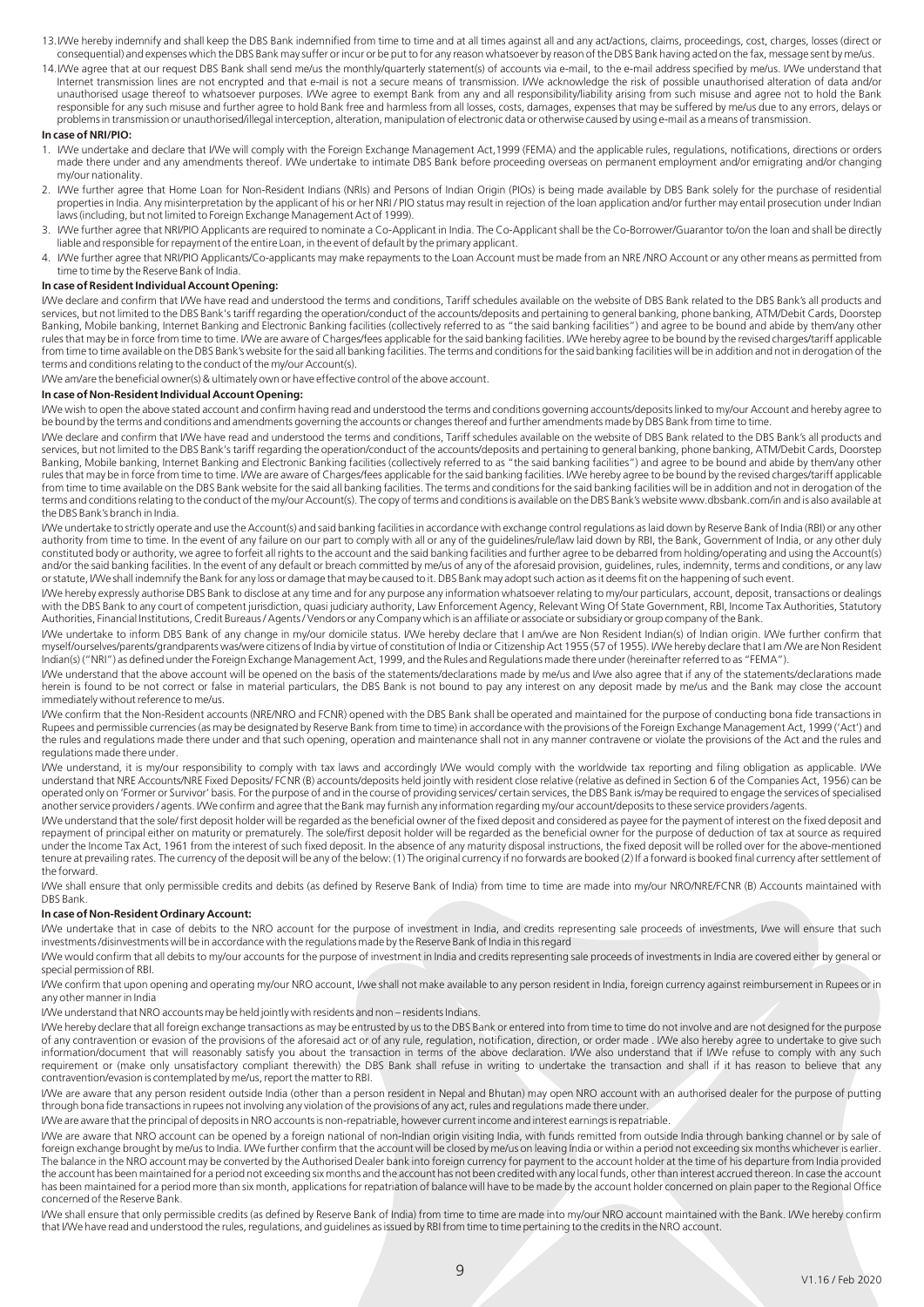# **AUTHORITY TO SEND STATEMENTS AND ADVICES THROUGH EMAIL**

I/We hereby authorise DBS Bank India Limited ("DBS Bank") to send the statement of accounts/advices and all other documents /communication pertaining to all my/our accounts held with the DBS Bank, including any documents in respect of any new accounts / relationship that we may open in future, to my/our registered e-mail ID as mentioned in contact details.

I/We understand that the default email communication is set to the aforesaid primary holder's email ID, unless explicitly requested by us otherwise. Any addition/ deletion of email IDs mentioned above will be communicated to DBS Bank in writing signed by the persons authorised to give instruction in accordance with the account mandate. All the terms and conditions set out herein shall be applicable to such additions/ changes. I/We am/are aware that email is not a secure or error-free medium of communication and I/We am/are aware of the possible risks involved in connection with the transmission of information via email. We accept and acknowledge that the Bank does not accept liability for any errors or omissions in the content of the email messages and its attachments. I/We undertake to keep you indemnified at all times against, and to save you harmless from all actions, proceedings, claims, loss, damage, costs and expenses including consequential losses/damages which may be brought against you and which shall have arisen either directly or indirectly out of or in connection with your sending the details mentioned above to us through email.

|                                              | Applicant<br>Signature across<br>Photograph    |                |                       | Co-Applicant<br>Signature across<br>Photograph |  |
|----------------------------------------------|------------------------------------------------|----------------|-----------------------|------------------------------------------------|--|
|                                              | Signature*                                     |                |                       | Signature*                                     |  |
|                                              | Applicant Name                                 |                |                       | Co Applicant Name                              |  |
| Signed in the Presence of<br>RM Signature :_ | *Note: Non Individual Applicant to affix stamp |                |                       |                                                |  |
| Referral Name                                |                                                |                |                       |                                                |  |
| Branch walk-in<br>IBG RM referral            | Cross border referral<br>Member get Member     | Staff referral | DBS internet web page |                                                |  |
|                                              | Signature*                                     |                |                       | Signature*                                     |  |
|                                              | Applicant Name                                 |                |                       | Co Applicant Name                              |  |
|                                              |                                                |                |                       |                                                |  |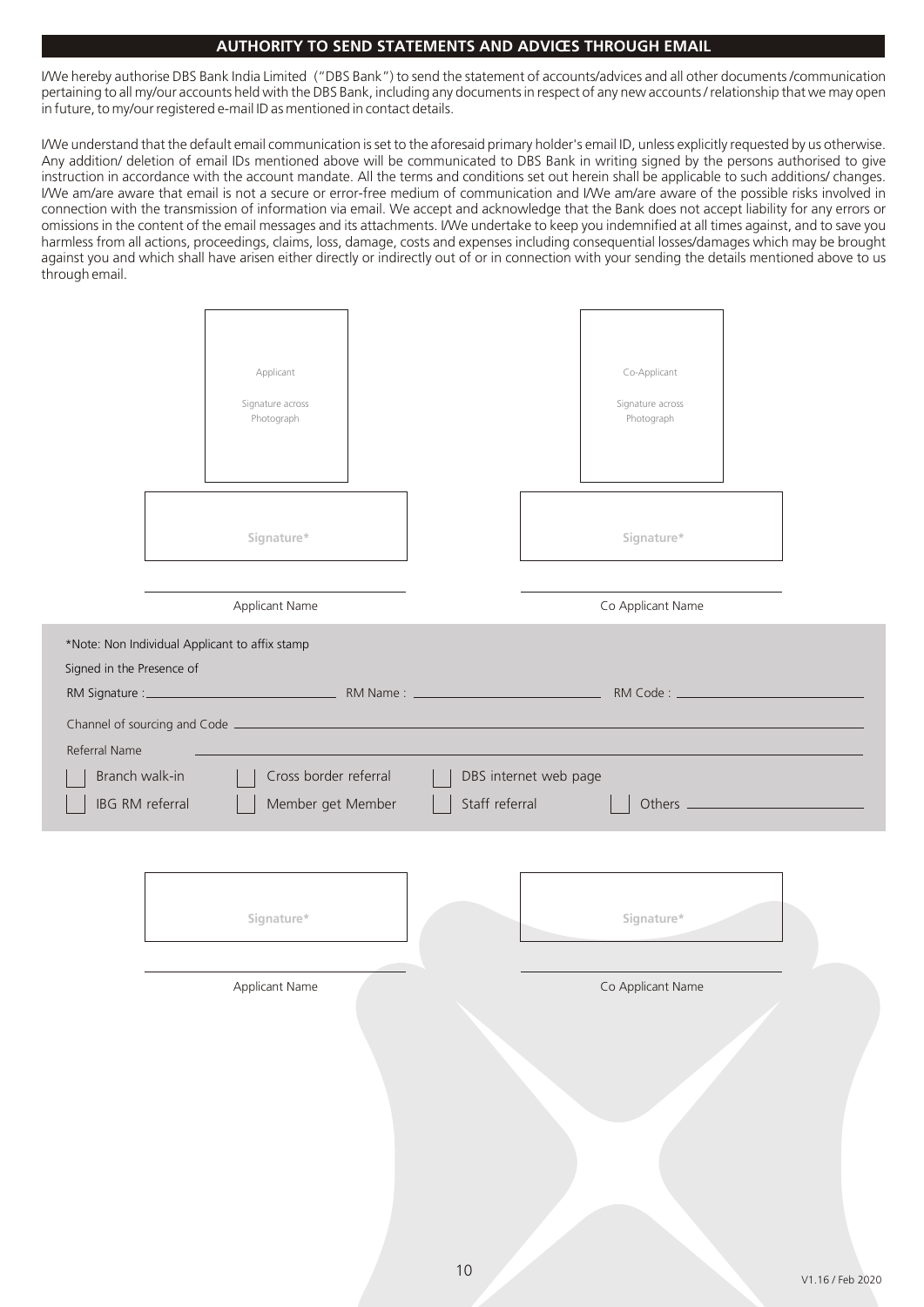|                                                                                                                                                                                                |                                                                                                                                                                                  | SELF CERTIFICATION ON USA CITIZENSHIP/ TAX RESIDENCY STATUS AND COMMON REPORTING STANDARD*<br><b>INDIVIDUALS ONLY</b>                                                                                                                                                                                                                                                                                                                                                                                                                                                                                                                                                                                                                                                                                                                                                                                                                                                                                                                                                                                                                                                                                                                                                                                                                                                                            |                                                                                                                                                                                              |  |  |
|------------------------------------------------------------------------------------------------------------------------------------------------------------------------------------------------|----------------------------------------------------------------------------------------------------------------------------------------------------------------------------------|--------------------------------------------------------------------------------------------------------------------------------------------------------------------------------------------------------------------------------------------------------------------------------------------------------------------------------------------------------------------------------------------------------------------------------------------------------------------------------------------------------------------------------------------------------------------------------------------------------------------------------------------------------------------------------------------------------------------------------------------------------------------------------------------------------------------------------------------------------------------------------------------------------------------------------------------------------------------------------------------------------------------------------------------------------------------------------------------------------------------------------------------------------------------------------------------------------------------------------------------------------------------------------------------------------------------------------------------------------------------------------------------------|----------------------------------------------------------------------------------------------------------------------------------------------------------------------------------------------|--|--|
| <b>1st Applicant</b>                                                                                                                                                                           |                                                                                                                                                                                  | <b>2nd Applicant</b>                                                                                                                                                                                                                                                                                                                                                                                                                                                                                                                                                                                                                                                                                                                                                                                                                                                                                                                                                                                                                                                                                                                                                                                                                                                                                                                                                                             |                                                                                                                                                                                              |  |  |
| Tax Residency Status - USA (Please tick [√] one of the boxes only)<br>For US federal income tax purposes, I represent and warrant that:                                                        |                                                                                                                                                                                  | Tax Residency Status - USA (Please tick [√] one of the boxes only)<br>For US federal income tax purposes, I represent and warrant that:                                                                                                                                                                                                                                                                                                                                                                                                                                                                                                                                                                                                                                                                                                                                                                                                                                                                                                                                                                                                                                                                                                                                                                                                                                                          |                                                                                                                                                                                              |  |  |
| I am not a US person <sup>1</sup> / Tax Resident <sup>2</sup> / Green Card Holder.<br>Please provide one of the following documents:                                                           | • copy of non-US passport; or • non-US government issued identification.                                                                                                         | I am not a US person <sup>1</sup> / Tax Resident <sup>2</sup> / Green Card Holder.<br>Please provide one of the following documents:<br>• copy of non-US passport; or • non-US government issued identification.                                                                                                                                                                                                                                                                                                                                                                                                                                                                                                                                                                                                                                                                                                                                                                                                                                                                                                                                                                                                                                                                                                                                                                                 |                                                                                                                                                                                              |  |  |
| Additionally, if you were born in the US, please provide:<br>• copy of certificate of loss of nationality of the US; or<br>· reasonable explanation that you do not have such a certificate:   |                                                                                                                                                                                  | Additionally, if you were born in the US, please provide:<br>• copy of certificate of loss of nationality of the US; or<br>• reasonable explanation that you do not have such a certificate:                                                                                                                                                                                                                                                                                                                                                                                                                                                                                                                                                                                                                                                                                                                                                                                                                                                                                                                                                                                                                                                                                                                                                                                                     |                                                                                                                                                                                              |  |  |
| I am a US person <sup>1</sup> / Tax Resident <sup>2</sup> / Green Card Holder.<br>Please provide your US Taxpayer Identification Number (TIN) <sup>3</sup> or Social<br>Security Number (SSN). |                                                                                                                                                                                  | I am a US person <sup>1</sup> / Tax Resident <sup>2</sup> / Green Card Holder.<br>Please provide your US Taxpayer Identification Number (TIN) <sup>3</sup> or Social<br>Security Number (SSN).                                                                                                                                                                                                                                                                                                                                                                                                                                                                                                                                                                                                                                                                                                                                                                                                                                                                                                                                                                                                                                                                                                                                                                                                   |                                                                                                                                                                                              |  |  |
| I confirm that I am no longer a US person <sup>1</sup><br>Please provide one of the following documents:<br>• copy of non-US passport; or<br>• one of the following:<br>b) $1-407$ Form; or    | a) copy of certificate of loss of nationality of the US; or<br>c) reasonable explanation that you do not have such a certificate:                                                | I confirm that I am no longer a US person <sup>1</sup><br>Please provide one of the following documents:<br>• copy of non-US passport; or<br>• one of the following:<br>a) copy of certificate of loss of nationality of the US; or<br>b) $1-407$ Form; or                                                                                                                                                                                                                                                                                                                                                                                                                                                                                                                                                                                                                                                                                                                                                                                                                                                                                                                                                                                                                                                                                                                                       | c) reasonable explanation that you do not have such a certificate:                                                                                                                           |  |  |
|                                                                                                                                                                                                |                                                                                                                                                                                  | TAX RESIDENCY STATUS - INDIA AND COUNTRIES OTHER THAN USA                                                                                                                                                                                                                                                                                                                                                                                                                                                                                                                                                                                                                                                                                                                                                                                                                                                                                                                                                                                                                                                                                                                                                                                                                                                                                                                                        |                                                                                                                                                                                              |  |  |
| I am a Tax Resident <sup>2</sup> of India.<br>I am a Tax Resident <sup>2</sup> of India and                                                                                                    | I am a Tax Resident <sup>2</sup> of a country other than India and USA.<br>(please specify)                                                                                      | I am a Tax Resident <sup>2</sup> of India.<br>I am a Tax Resident <sup>2</sup> of India and                                                                                                                                                                                                                                                                                                                                                                                                                                                                                                                                                                                                                                                                                                                                                                                                                                                                                                                                                                                                                                                                                                                                                                                                                                                                                                      | I am a Tax Resident <sup>2</sup> of a country other than India and USA.<br>(please specify)                                                                                                  |  |  |
| Please provide one of the following documents:<br>Country of Tax Residency <sup>2</sup>                                                                                                        | Government issued identification<br>passport copy; or $ $<br>Tax Identification Number (TIN) <sup>3</sup> or equivalent<br>If no TIN Available, enter Reason* &<br>explanation B | Please provide one of the following documents:<br>Country of Tax Residency <sup>2</sup>                                                                                                                                                                                                                                                                                                                                                                                                                                                                                                                                                                                                                                                                                                                                                                                                                                                                                                                                                                                                                                                                                                                                                                                                                                                                                                          | passport copy; or $\vert$ $\vert$<br>Government issued identification<br>Tax Identification Number (TIN) <sup>3</sup> or equivalent<br>If no TIN Available, enter Reason* &<br>explanation B |  |  |
|                                                                                                                                                                                                | B<br>C                                                                                                                                                                           |                                                                                                                                                                                                                                                                                                                                                                                                                                                                                                                                                                                                                                                                                                                                                                                                                                                                                                                                                                                                                                                                                                                                                                                                                                                                                                                                                                                                  | B<br>C<br>$\overline{A}$                                                                                                                                                                     |  |  |
|                                                                                                                                                                                                | B<br>A l<br>C                                                                                                                                                                    |                                                                                                                                                                                                                                                                                                                                                                                                                                                                                                                                                                                                                                                                                                                                                                                                                                                                                                                                                                                                                                                                                                                                                                                                                                                                                                                                                                                                  | C<br>$\mathsf{A}$<br>B                                                                                                                                                                       |  |  |
|                                                                                                                                                                                                | $ A $ $ A $ $ A $                                                                                                                                                                |                                                                                                                                                                                                                                                                                                                                                                                                                                                                                                                                                                                                                                                                                                                                                                                                                                                                                                                                                                                                                                                                                                                                                                                                                                                                                                                                                                                                  | $A \mid B \mid C$                                                                                                                                                                            |  |  |
| *Reasons : A - I am resident of a country/jurisdiction which does not issue TIN to its residents.<br>may not be able to open additional accounts or purchase investments with us.              |                                                                                                                                                                                  | B - I am otherwise unable to obtain a TIN or equivalent number (Please explain why you are unable to obtain a TIN in the above table if you have selected this reason).<br>C - TIN is not required. (Note: To be selected only if the domestic law of the relevant jurisdiction does not require the collection of the TIN issued by such jurisdiction).<br>If your country/jurisdiction of tax residence did not include the country of your residential address, please tick the following box as confirmation:<br>I am not a tax resident of the country(ies) where I am residing. By checking this box, I also confirm that I am not a tax resident of any countries other than those I have declared above.<br>In the absence of the above confirmation, DBS Bank India Limited may have to disclose your account information to tax authority based on your information held in our records. In addition, you                                                                                                                                                                                                                                                                                                                                                                                                                                                                              |                                                                                                                                                                                              |  |  |
|                                                                                                                                                                                                |                                                                                                                                                                                  | <b>NOTES</b>                                                                                                                                                                                                                                                                                                                                                                                                                                                                                                                                                                                                                                                                                                                                                                                                                                                                                                                                                                                                                                                                                                                                                                                                                                                                                                                                                                                     |                                                                                                                                                                                              |  |  |
|                                                                                                                                                                                                |                                                                                                                                                                                  | a) 'Definition of "US person" : A citizen or permanent resident of the United States (e.g. US Green Card holder or someone who meets the requirements to be considered a resident under the<br>'substantial presence test'); US corporations, partnerships, estates and trusts; Any other person that is not a foreign (i.e. non-US) person (as defined under US federal tax law).<br>b) <sup>2</sup> Definition of "Tax Resident" Each jurisdiction has its own rules for defining tax residence, and jurisdictions have provided information on how to determine if you are resident in the jurisdiction<br>on the following website: http://www.oecd.org/tax/automatic-exchange/crs-implementation-and-assistance/tax-residency/#d.en.347760\ In general, you will find that tax residence is the<br>country/jurisdiction in which you live. Special circumstances may cause you to be resident elsewhere or resident in more than one country/jurisdiction at the same time (dual residency). For<br>more information on tax residence, please consult your tax adviser or the information at the OECD automatic exchange of information portal mentioned above.<br>c) <sup>3</sup> A TIN is a unique combination of letters or numbers assigned by a jurisdiction to an individual & and is used to identify the individual for the purpose of administering tax laws of such jurisdiction. |                                                                                                                                                                                              |  |  |
| regulations.<br>2.<br>provide supporting documents if required.<br>3.<br>provided for the purpose of complying with applicable laws and regulations.                                           |                                                                                                                                                                                  | 1. I agree that DBS Bank India Limited ("DBS Bank") may disclose and transfer to its branches, subsidiaries, affiliates or representative offices located in any jurisdiction the information<br>contained in this form, and any information relating to my accounts and products with DBS Bank India Limited, in connection with or to facilitate their compliance with applicable laws and<br>I certify that the information above is true, accurate and complete. If any information changes, I shall immediately inform DBS Bank India Limited within 30 calendar days of the change, and<br>I consent to DBS Bank India Limited collecting, using and disclosing information (including disclosing information to any Singapore or other government authority or agency) that I have                                                                                                                                                                                                                                                                                                                                                                                                                                                                                                                                                                                                        |                                                                                                                                                                                              |  |  |
| 4.<br>the purposes of this certification.                                                                                                                                                      |                                                                                                                                                                                  | For parent/quardian/trustee/authorised representative signing on behalf of the Account Holder named above: I warrant that I have the legal right to sign this certification and either have<br>obtained the Account Holder's consent or have the right to consent on his/her behalf to such collection, use, disclosure and processing of his/her personal data by DBS Bank India Limited for                                                                                                                                                                                                                                                                                                                                                                                                                                                                                                                                                                                                                                                                                                                                                                                                                                                                                                                                                                                                    |                                                                                                                                                                                              |  |  |
| <b>1st Applicant Signature</b>                                                                                                                                                                 |                                                                                                                                                                                  | <b>2nd Applicant Signature</b>                                                                                                                                                                                                                                                                                                                                                                                                                                                                                                                                                                                                                                                                                                                                                                                                                                                                                                                                                                                                                                                                                                                                                                                                                                                                                                                                                                   |                                                                                                                                                                                              |  |  |
| 1) Please sign as per Bank's records.<br>2) Thumbprints must be affixed in the presence of a bank staff.<br>Refer to page 13 for bank verification details                                     |                                                                                                                                                                                  | 3) If you are signing this form on behalf of a person per clause 4 above, please provide your name and NRIC/Passport number next to your signature/thumbprint.                                                                                                                                                                                                                                                                                                                                                                                                                                                                                                                                                                                                                                                                                                                                                                                                                                                                                                                                                                                                                                                                                                                                                                                                                                   | Date                                                                                                                                                                                         |  |  |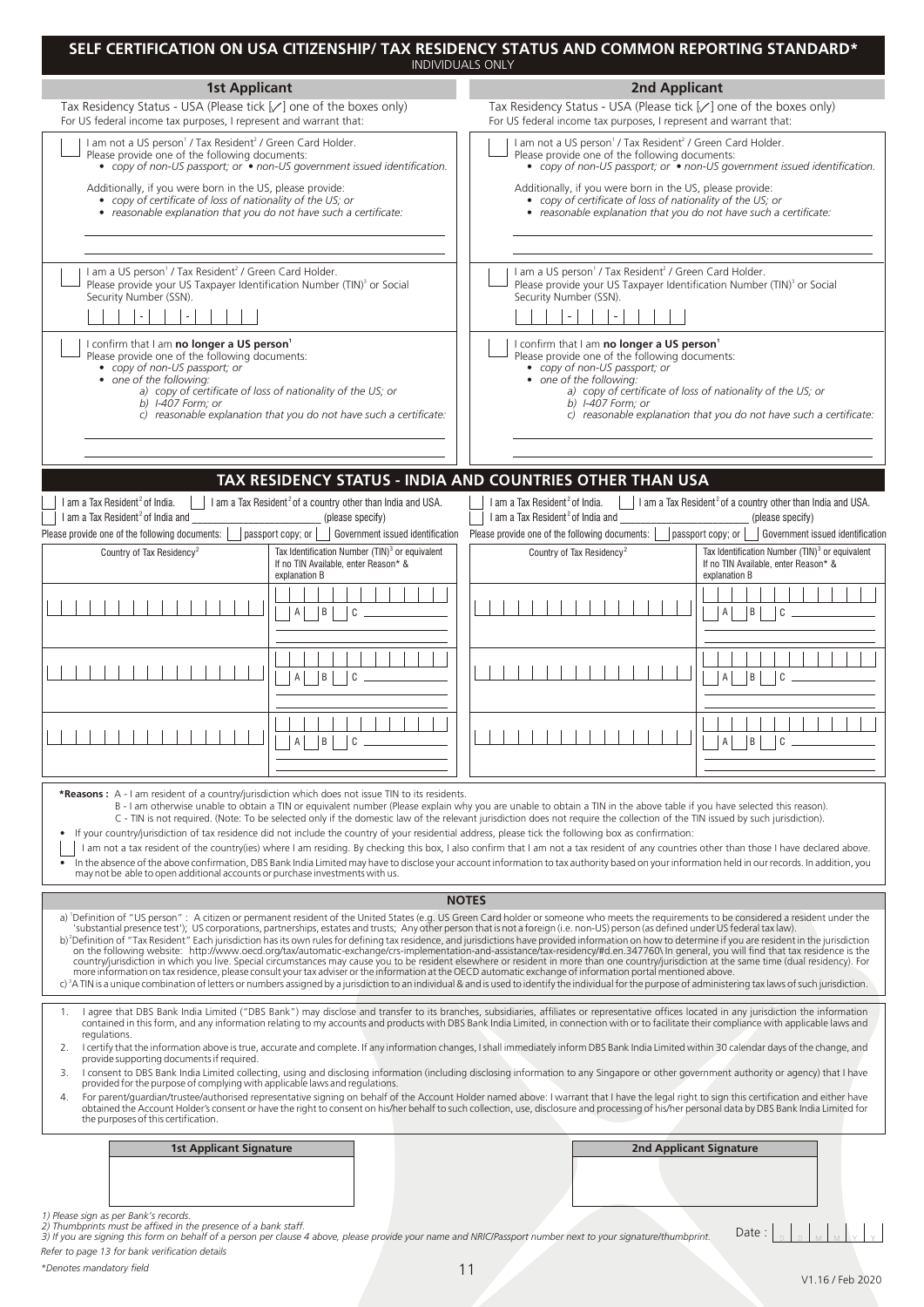|                | <b>SCHEDULE OF CHARGES</b>                                                                                    |                                                                                                                                                                                   |                                                                                                                                                                                                                                                                                           |                                                                                                                                                                                                |  |
|----------------|---------------------------------------------------------------------------------------------------------------|-----------------------------------------------------------------------------------------------------------------------------------------------------------------------------------|-------------------------------------------------------------------------------------------------------------------------------------------------------------------------------------------------------------------------------------------------------------------------------------------|------------------------------------------------------------------------------------------------------------------------------------------------------------------------------------------------|--|
| Sr.<br>No      | Items (INR)                                                                                                   | <b>Home Loans</b>                                                                                                                                                                 | <b>Loan Against Property</b>                                                                                                                                                                                                                                                              | <b>Remarks</b>                                                                                                                                                                                 |  |
| 1              | <b>Processing Fees</b>                                                                                        | Upto 10,000/-                                                                                                                                                                     | Upto 1% as may be mutually<br>agreed in the loan agreement.                                                                                                                                                                                                                               | Non-refundable, applicable upon<br>execution of disbursal documents.                                                                                                                           |  |
| $\overline{2}$ | <b>Annual Fees</b>                                                                                            | <b>NIL</b>                                                                                                                                                                        | Upto 1% as may be mutually<br>agreed in the loan agreement                                                                                                                                                                                                                                | Applicable for Flexi Loan account<br>Only                                                                                                                                                      |  |
| 3              | <b>Other Charges</b>                                                                                          |                                                                                                                                                                                   |                                                                                                                                                                                                                                                                                           |                                                                                                                                                                                                |  |
|                | a Cheque bounce charges                                                                                       | <b>NA</b>                                                                                                                                                                         | <b>NA</b>                                                                                                                                                                                                                                                                                 |                                                                                                                                                                                                |  |
|                | b Document Retrieval Charges                                                                                  | <b>NA</b>                                                                                                                                                                         | <b>NA</b>                                                                                                                                                                                                                                                                                 |                                                                                                                                                                                                |  |
|                | c Statement of Account (Adhoc)                                                                                | <b>NA</b>                                                                                                                                                                         | <b>NA</b>                                                                                                                                                                                                                                                                                 |                                                                                                                                                                                                |  |
|                | d Duplicate No Objection certificate<br>/ No Due Certificate                                                  | <b>NA</b>                                                                                                                                                                         | <b>NA</b>                                                                                                                                                                                                                                                                                 |                                                                                                                                                                                                |  |
|                | e Other Charges, eg Stamp duty, NOC etc                                                                       | On actuals                                                                                                                                                                        | On actuals                                                                                                                                                                                                                                                                                |                                                                                                                                                                                                |  |
| 4              | Charges on account of delayed payments/defaults                                                               |                                                                                                                                                                                   |                                                                                                                                                                                                                                                                                           |                                                                                                                                                                                                |  |
|                | a Default Interest                                                                                            | on the overdue installment for the defaulted period.                                                                                                                              |                                                                                                                                                                                                                                                                                           | 18%. Default Interest is levied in case of non-payment of the monthly payment. It is charged                                                                                                   |  |
|                | b Incidental charges & Expenses                                                                               | Charged on actuals                                                                                                                                                                |                                                                                                                                                                                                                                                                                           | Incidental charges & expenses are levied to cover the costs, charges, expenses and other monies<br>that may have been expended in connection with recovery of dues from a defaulting customer. |  |
| 5              | <b>Switch Fees</b>                                                                                            | Upto ₹ 5000/-as may be<br>mutually agreed upon<br>accepting the service<br>request from customer                                                                                  | Upto ₹ 5000/-as may be<br>mutually agreed upon<br>accepting the service<br>request from customer                                                                                                                                                                                          | Switch Fees is applicable for Variable<br>rate loans for conversion to Fixed /<br>Hybrid account & vice versa and<br>applicable on the outstanding loan<br>amount.                             |  |
| 6              | <b>Conversion Fees</b>                                                                                        | Upto1% as may be<br>mutually agreed upon<br>accepting the service<br>request from customer                                                                                        | Upto1% as may be<br>mutually agreed upon<br>accepting the service<br>request from customer                                                                                                                                                                                                | Conversion Fees is applicable<br>on the outstanding loan amount<br>for Regular Loan to Flexi loan.                                                                                             |  |
| $\overline{7}$ | Re-pricing Fees/Conversion to RBI Policy<br><b>Repo Rate</b>                                                  | Upto ₹ 5000/-as may be<br>mutually agreed upon<br>accepting the service<br>request from customer                                                                                  | Upto ₹ 5000/-as may be<br>mutually agreed upon<br>accepting the service<br>request from customer                                                                                                                                                                                          | Re-pricing Fee will be charged on<br>loan outstanding. At the request<br>of the borrower, bank at its sole<br>discretion may permit the borrower<br>for repricing of the loan.                 |  |
| 8              | Part payment fees                                                                                             |                                                                                                                                                                                   |                                                                                                                                                                                                                                                                                           |                                                                                                                                                                                                |  |
|                | a Variable rate home loans OR Hybrid rate<br>loans during the period when the<br>rate of interest is variable | <b>NIL</b>                                                                                                                                                                        | <b>NIL</b>                                                                                                                                                                                                                                                                                |                                                                                                                                                                                                |  |
|                | b Fixed rate home loans OR Hybrid rate<br>loans during the period when the<br>rate of interest is Fixed       | For part prepayments<br>more than 25% of the<br>opening principal of the<br>financial year, charges will<br>be levied at the rate<br>of 2.5%<br>(plus applicable taxes)           | For part prepayments<br>more than 25% of the<br>opening principal of the<br>financial year, charges<br>will be levied at the<br>rate of 2.5%<br>(plus applicable taxes)                                                                                                                   |                                                                                                                                                                                                |  |
| 9              | <b>Foreclosure charges</b>                                                                                    |                                                                                                                                                                                   |                                                                                                                                                                                                                                                                                           |                                                                                                                                                                                                |  |
|                | a Variable rate home loans OR Hybrid rate<br>loans during the period when the<br>rate of interest is variable | <b>NIL</b>                                                                                                                                                                        | <b>NIL</b>                                                                                                                                                                                                                                                                                |                                                                                                                                                                                                |  |
|                | b Fixed rate home loans OR Hybrid rate<br>loans during the period when the<br>rate of interest is Fixed       | Foreclosure charges are<br>applicable at the rate of<br>2% (plus applicable taxes)<br>of the outstanding loan<br>amount plus the<br>undisbursed portion of<br>the sanctioned loan | Foreclosure charges are<br>levied at the time of<br>pre-closure at the rate of<br>4% for first 3 years and<br>2% thereafter (plus<br>applicable taxes).<br>These charges are<br>applicable on the outstan-<br>ding loan balance plus the<br>undisbursed portion of<br>the sanctioned loan |                                                                                                                                                                                                |  |

\* - All taxes levied by government (Central / State/ any other government bodies) will be applicable on all fees and charges.<br>\* - Hybrid rate loan refers to a Loan facility whereby the Rate of interest offered remains fixe RBI Policy Repo Rate.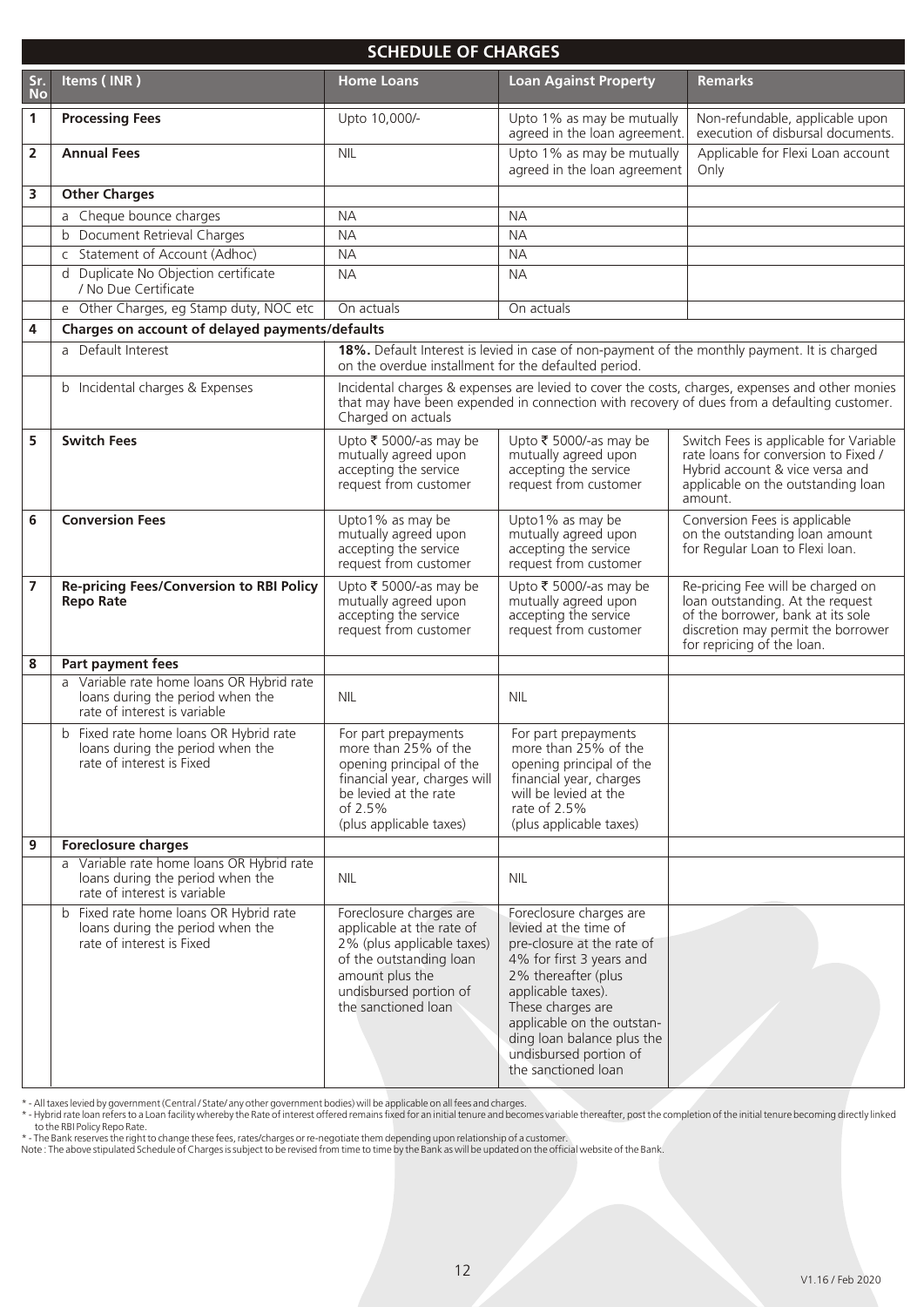| <b>DOCUMENT CHECKLIST</b>                                                                                                                                                                                                           |                          |                                      |                                                 |                             |
|-------------------------------------------------------------------------------------------------------------------------------------------------------------------------------------------------------------------------------------|--------------------------|--------------------------------------|-------------------------------------------------|-----------------------------|
| <b>Documents</b>                                                                                                                                                                                                                    | <b>Salaried</b>          | <b>Self Employed</b><br>Professional | <b>Self Employed</b><br><b>Non Professional</b> | <b>For NRI</b><br>customers |
| Valid Identity Proof                                                                                                                                                                                                                | $\checkmark$             | $\checkmark$                         | $\checkmark$                                    | $\checkmark$                |
| Address Proof (overseas address as well for NRI)                                                                                                                                                                                    | $\checkmark$             | $\checkmark$                         | $\checkmark$                                    | $\checkmark$                |
| Age Proof                                                                                                                                                                                                                           | $\checkmark$             | $\checkmark$                         | $\checkmark$                                    | $\checkmark$                |
| Last 6 months bank statements (all your Bank accounts)                                                                                                                                                                              | $\checkmark$             | $\checkmark$                         | $\checkmark$                                    | $\checkmark$                |
| <b>PAN Card</b>                                                                                                                                                                                                                     | $\checkmark$             | $\checkmark$                         | $\checkmark$                                    | $\checkmark$                |
| Aadhar Card                                                                                                                                                                                                                         | $\sqrt{}$                | $\checkmark$                         | $\checkmark$                                    |                             |
| Last 3 months Salary-slips                                                                                                                                                                                                          | $\sqrt{}$                |                                      |                                                 |                             |
| Form 16 / Income Tax Returns for the last 2 years / Equivalent for NRI                                                                                                                                                              | $\checkmark$             |                                      |                                                 |                             |
| Repayment Track record of existing loans / Loan closure letter                                                                                                                                                                      | $\checkmark$             | $\checkmark$                         | $\checkmark$                                    |                             |
| Proof of business existence & continuity for last 3 years                                                                                                                                                                           |                          | $\checkmark$                         | $\checkmark$                                    |                             |
| <b>Business profile</b>                                                                                                                                                                                                             |                          |                                      |                                                 |                             |
| Employment confirmation letter                                                                                                                                                                                                      | $\checkmark$             | $\checkmark$                         | $\checkmark$                                    |                             |
| Education qualification certificate                                                                                                                                                                                                 | $\overline{\mathscr{S}}$ |                                      |                                                 |                             |
| Last 3 years Income Tax Returns / Assessment orders with<br>computation of Income (including e-acknowledgement) / CA certified<br>/ Audited Balance Sheet & Profit & Loss account along with Auditor's<br>report with all annexures |                          | $\sqrt{}$                            | $\checkmark$                                    |                             |
| Title Documents of the property & Approved Building plan                                                                                                                                                                            | $\checkmark$             | $\checkmark$                         | $\checkmark$                                    | $\checkmark$                |
| Approved Plan                                                                                                                                                                                                                       | $\checkmark$             | $\checkmark$                         | $\checkmark$                                    | $\checkmark$                |
| Agreement Copy                                                                                                                                                                                                                      | $\sqrt{}$                | $\checkmark$                         | $\checkmark$                                    | $\checkmark$                |
| Proof of customer equity to Developer for Housing loans                                                                                                                                                                             | $\checkmark$             | $\checkmark$                         |                                                 |                             |
| Valid Passport & Visa copies (all pages)                                                                                                                                                                                            |                          |                                      |                                                 |                             |
| Credit report from Bureau of respective countries                                                                                                                                                                                   |                          |                                      |                                                 |                             |
| Last 3 months credit card statements                                                                                                                                                                                                | $\sqrt{}$                | $\checkmark$                         | $\checkmark$                                    |                             |

Note:

1. The above documents is an indicative list and final documents acceptable are based on DBS Bank's policy as applicable at the time of application of the loan. For more details, you can speak to your Relationship Manager (RM) or visit the nearest branch.

2. All documents submitted must be self attested as "True Copy"

3. The application will be processed within 15 days on a best effort basis, on receipt of all the required documents mentioned above. The document requirements given above are indicative and DBS Bank India Limited reserves the right to request further documents, if required. This document is not to be construed as a commitment from DBS Bank India Limited, either express or implied. Terms and conditions as mentioned in the Loan Agreement will apply

4. For Loan Disbursement- After the loan has been sanctioned, you will execute the loan agreement, and provide us with Repayment Instructions and Original Property Documents to avail disbursal from your loan. At the time of disbursement, all title documents pertaining to your property, as asked for by DBS Bank India Limited, will need to be submitted in original. Please note that laminated / documents with any alterations post their execution are not acceptable.

5. Application received without adequate documentation as requested by DBS Bank India Limited may result in delay in processing or rejection of the form.

| <b>FOR OFFICE USE ONLY</b>                                                                                                                                                                                                     |                                      |                                                                                                                                                                                                                                                                                        |  |
|--------------------------------------------------------------------------------------------------------------------------------------------------------------------------------------------------------------------------------|--------------------------------------|----------------------------------------------------------------------------------------------------------------------------------------------------------------------------------------------------------------------------------------------------------------------------------------|--|
| Relationship Manager (RM)                                                                                                                                                                                                      | Customer Service Manager (CSM)       | Account opening authorized by                                                                                                                                                                                                                                                          |  |
| Name: <u>______________________________</u>                                                                                                                                                                                    | Name: <u>_______________________</u> | Name: $\frac{1}{2}$                                                                                                                                                                                                                                                                    |  |
| RM Code: The contract of the contract of the contract of the contract of the contract of the contract of the contract of the contract of the contract of the contract of the contract of the contract of the contract of the c | CSM Code: <u>Call Communication</u>  |                                                                                                                                                                                                                                                                                        |  |
|                                                                                                                                                                                                                                |                                      | Sign: $\frac{1}{2}$ Sign: $\frac{1}{2}$ Sign: $\frac{1}{2}$ Sign: $\frac{1}{2}$ Sign: $\frac{1}{2}$ Sign: $\frac{1}{2}$ Sign: $\frac{1}{2}$ Sign: $\frac{1}{2}$ Sign: $\frac{1}{2}$ Sign: $\frac{1}{2}$ Sign: $\frac{1}{2}$ Sign: $\frac{1}{2}$ Sign: $\frac{1}{2}$ Sign: $\frac{1}{2$ |  |

| Branch Name                              |         |                  |  |
|------------------------------------------|---------|------------------|--|
| Attended by /CS (Signed in Presence of): | Name    | Signature        |  |
| IDS (ID Document Submitted):             | ID Name | <b>ID Number</b> |  |
| IDV (ID Document Verified By):           | Name    | Signature        |  |
| SV (Signature Verified By):              | Name    | Signature        |  |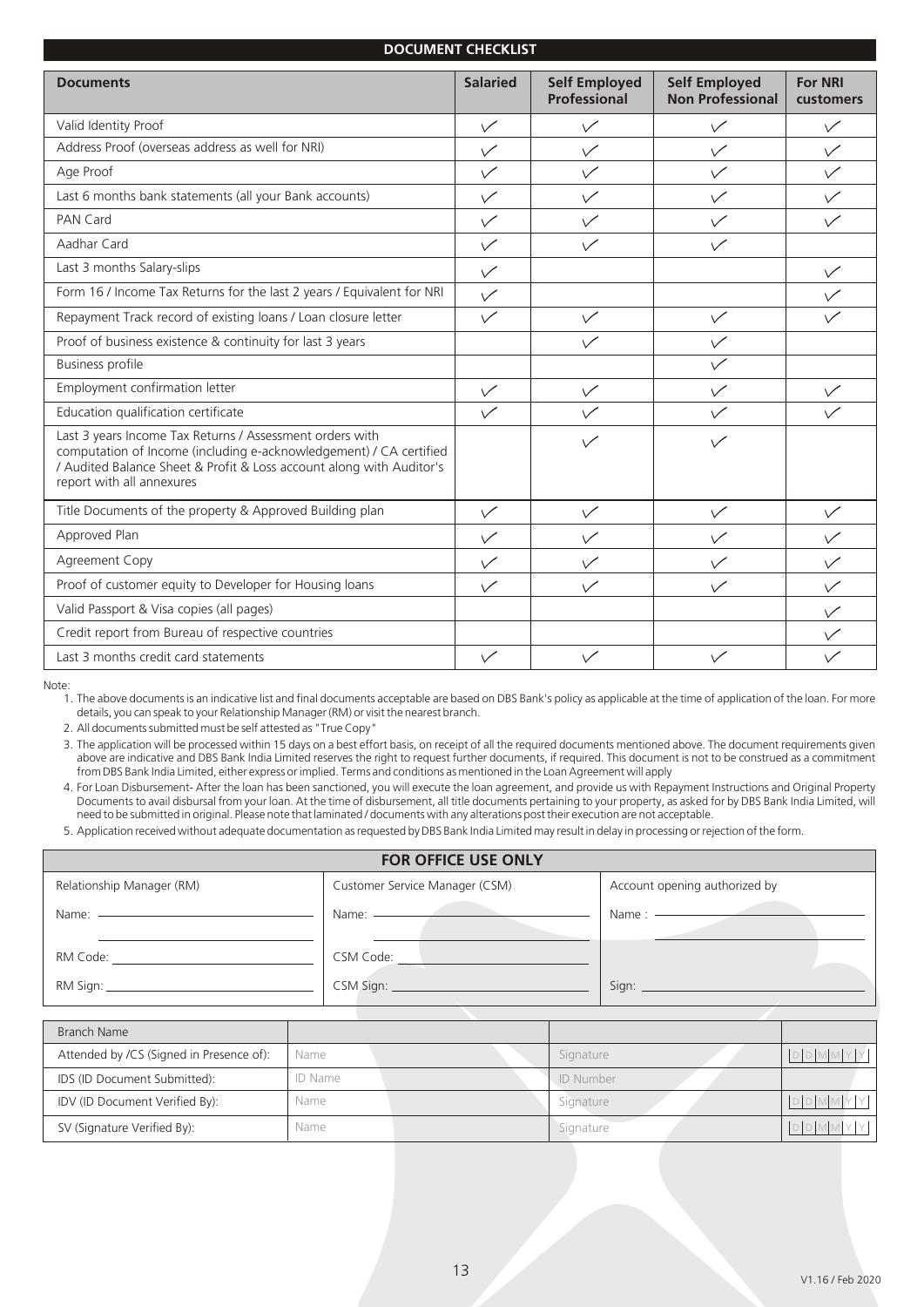# **MOST IMPORTANT TERMS AND CONDITIONS (MITC)**

# **I. This MITC Covers the Following Products:**

#### **a. Housing Loans**

# **b. Loans Against Property ("LAP")**

# **c. Housing Loans / LAP with Flexi Facility**

### **II. Scope and Purpose of the Loan**

- a. **Housing Loans:** These are loans that will be sanctioned for the purchase of ready property/under-construction property, home extension or for replacement of/switchover of a housing loan earlier availed of by the Borrower from any other bank/financial institution. The Loan will only be sanctioned for the purchase / construction/ extension of residential property only. Such property must be situated within India.
- b. **LAP:** These are loans that may be sanctioned for various personal or business purposes of the Borrower as may be acceptable to DBS Bank India Limited **(the "Lender")** which purpose must be specifically described and disclosed to the Lender at the time of applying for the Loan. Such a Loan is granted against the security of an immovable residential, fully constructed, and freehold property with a clear and marketable title, situated within India.
- c. **Housing Loans / LAP with Flexi Facility:** The Flexi Facility may be granted additionally by the Lender along with any of the above described types of Loans (i.e. Housing Loans or LAP) as explained in Paragraph X (Flexi Facility) below.
- d. All Loans may be availed of by Indian citizens, NRIs, PIOs, HUFs, companies incorporated in India, sole proprietorships (the proprietor being an Indian citizen), societies duly registered in India, trusts duly formed/constituted in India, partnership firms where all partners are Indian citizens, and limited liability partnerships incorporated in India.

#### **III. Interest**

The Borrower(s) will be required to pay interest on the Loan as stipulated in the Loan Agreement that will be executed by and between the Borrower(s) and the Lender. Interest accrues and is calculated on a daily basis on the total outstanding balance on that day, and is compounded and will be payable monthly, as on the due dates set in the Payment Schedule provided by the Lender. Interest in the normal course will form a part of the Equated Monthly Installments (EMIs) or Pre-EMIspayable by the Borrower(s). Default Interest, additional interest and interest on interest (as payable in accordance with the terms of the Loan Agreement) will be required to be paid by the Borrower additionally, that is to say, the same would not be covered as part of the EMIs or Pre-EMIs.

# **IV. Rate of Interest/Type of Interest and change in Rate of Interest**

The Rate of Interest is the rate at which the Lender will compute and apply interest on the Loan.

**Rate of Interest may be of 3 types:** Fixed Rate of Interest, Floating Rate of Interest, or Hybrid Rate of Interest (being a combination of Fixed Rate of Interest and Floating Rate of Interest, that is to say that the interest rate would be fixed for a specific period and floating for the balance tenure of the Loan). Switch from on type of Rate of Interest to another may be permitted by the Lender, at its sole discretion, subject to such terms and conditions as the Lender may deem fit, including but not limited to payment of such fees/charges by the Borrower as the Lender may specify. The Floating Rate of Interest is linked to the RBI Policy Repo Rate which is subject to change from time to time. Any change in the RBI Policy Repo Rate will result in a change in the Rate of Interest applicable to the Loan. Any such change will be notified to the Borrower and will apply from the date of such change. The standard reset date for the Floating Rate of Interest (unless otherwise informed by the Lender to the Borrower) is the 7th day of each Quarter. i.e.: 7th January, 7th April, 7th July, 7th October.

#### **V. Fees and Charges Applicable**

All fees and charges applicable to the Borrower(s) may be found in the Schedule of Charges attached to the Loan Application Form and/or on the official website of the Lender.

Please note that the applicable fees and charges may change from time to time. Such changes will be updated on the official website of the Lender from time to time.

The Borrower shall indemnify, save, defend and hold harmless the Lender and its officers, directors, employees, from and against all, direct and indirect, claims, damages, losses, costs and expenses, including attorneys' fees arising out of any action, omission, breach or default by the Borrower and/or its employees or agents under or in the course of performing the Loan Agreement and/or otherwise incurred by the Lender as a result of granting the Loan to the Borrower or in the course of performance of its obligations under the Loan Agreement.

# **VI. Default Interest**

In the event of payment defaults, the Borrower shall pay to the Lender interest on any overdue amounts i.e. any amounts, in relation to which payment has not been made on the relevant Due Date, and in case of the occurrence of any other Event(s) of Default (not for non-payment), the Borrower agrees to pay to the Lender interest on the total Outstanding Balance, at the rate mentioned specified in the Loan Agreement/Schedule of Charges over and above the applicable Interest Rate. Default interest shall be calculated daily based on the actual number of days in the year. Without prejudice to the foregoing, and for clarity, if the Lender recalls the Loan or any part thereof, the Borrower shall have to pay Default Interest on all outstanding principal, interest and other money(s) due and owing to the Lender from the date of recall until the date of full payment to the Lender.

#### **VII. Conditions for Disbursement**

The Lender may disburse the Loan (or any part thereof), at its discretion, subject to fulfilment of certain conditions precedent as more particularly mentioned in the Loan Agreement, a few of which are stated below. The full list of conditions precedent and subsequent are stated in Clauses 3.2 and 3.3 of the Loan Agreement and must be carefully read by the Borrower(s).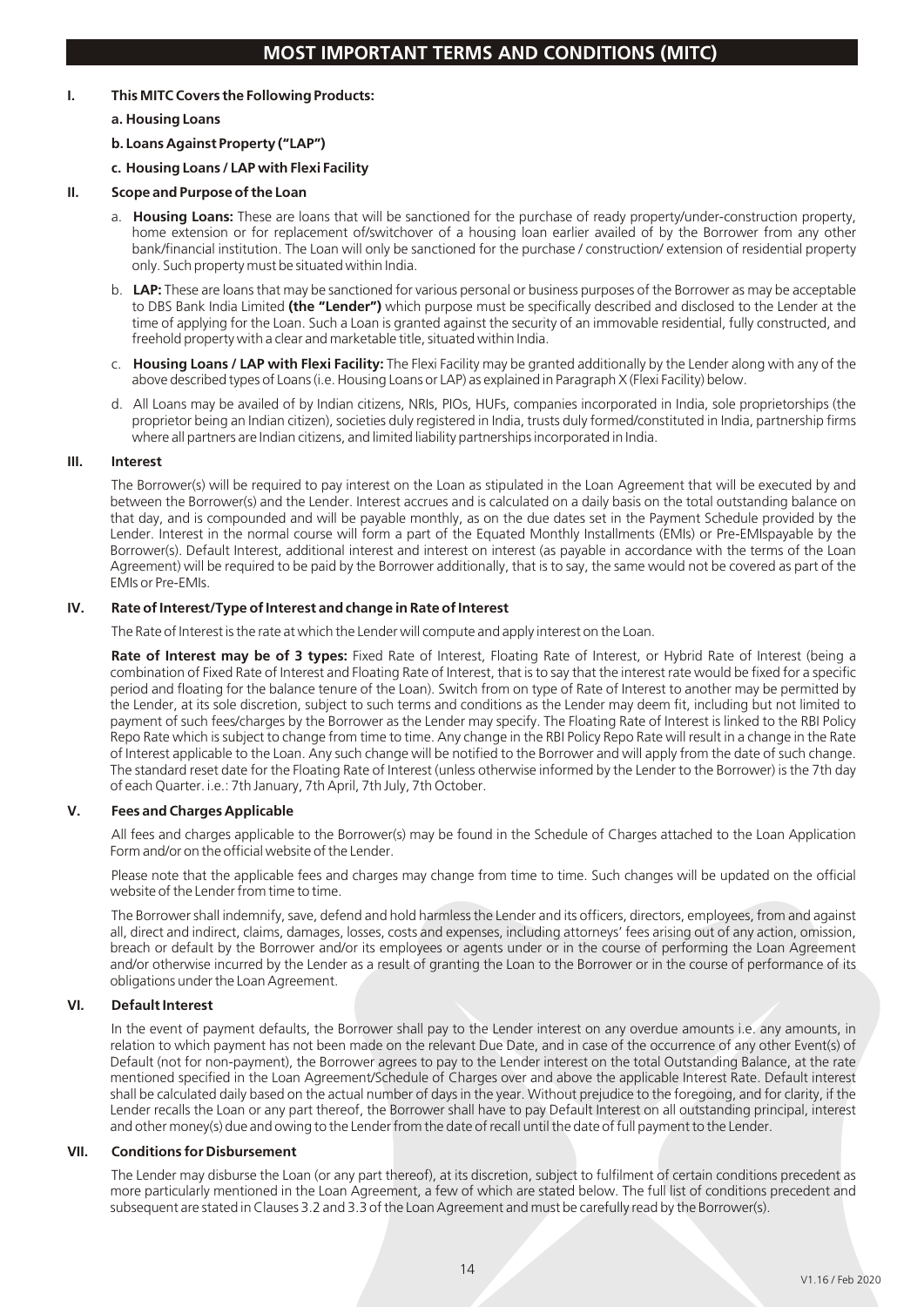- The Borrower must fulfill the Bank's requirement of creditworthiness
- The Borrower(s) must have executed all necessary security documents in favour of the Lender, and deposited with the Lender original title deeds to the Property.
- In case of a Housing Loan, the Borrower must pay the entire margin amount (i.e. the difference between the purchase price and the sanctioned loan amount) before disbursal of the Loan or any part thereof.
- No 'Events of Default' (as fully described under Clause 11 of the Loan Agreement) should have happened, which includes but is not limited to giving of misleading information to the Lender, the Borrower being declared insolvent, a depreciation in the value of the secured property, and default in duly performing obligation under any other loan or facility availed of from the Lender by the Borrower.
- The Borrower shall have furnished to/procured for the Lender all necessary documents, undertakings, indemnities, declarations etc. and done/procured to be done all necessary acts, deeds, etc. as may be required by the Lender.

#### **VIII. Loan Drawdown / Disbursement**

The Loan (or any part thereof) may be disbursed by the Lender upon receiving a drawdown request from the Borrower. The entire Loan Amount should be availed of within the Availability Period specified by the Lender. The loan sanction may be kept open at the sole discretion of DBS Bank Lender for an additional period of such number of days beyond the Availability Period as the Lender may at its sole discretion deem fit. The Lender may, at any time, at its sole discretion, recall the Loan(in whole or part).

The mode and manner of disbursement is left to the sole discretion of the Lender. The disbursement of the Loan or any part thereof by the Lender may be made to the Borrower, or directly to the developer/builder/construction company /contractor/seller of the Property, where applicable or any other concerned Person, as the Lender may in its sole discretion deem fit. In case the Loan being availed of by the Borrower is in replacement/switchover of a housing loan earlier availed of by the Borrower from another bank/financial institution, the disbursement of the Loan Amount or any part thereof by the Lender may be made to the Borrower, or directly to such other bank/financial institution, as the Lender may in its sole discretion deem fit.

#### **IX. Repayment**

The Borrower will repay the principal/Loan together with the interest calculated on the reducing principal balance by way of Equated Monthly Installments or EMIs, if not demanded earlier by the Lender in accordance with the terms of the Loan Agreement, as stipulated in the Repayment Schedule Agreement or as may otherwise be communicated by the Lender to the Borrower from time to time,. Provided that the Lender shall be entitled to re-compute and/or modify the amounts constituting the EMI(s) and the dates for payment thereof by the Borrower on the occurrence of any event which in the opinion of the Lender necessitates a re-computation/ modification of the same. In the event of any such modification, the Borrower hereby agrees and undertakes to issue fresh Payment Instruments as the Lender may require. Strict compliance with the Repayment Schedule as communicated by the Lender from time to time is an essential condition for the grant of the Loan.

Without prejudice to the general right available to the Lender to vary or amend the Repayment Schedule, from time to time, the Lender shall be entitled to amend the Repayment Schedule (including without limitation varying the amount of each PEMI (as applicable) or EMI), in case of:

- (a) any change occurring in the Interest Rate applicable to the Loan as per the provisions of the Loan Agreement, to reflect the change in the Interest Rate; and/or
- (b) Disbursement of the Loan Amount in tranches/parts, each time a tranche is disbursed under the Loan.

Consequent to any change in the Floating Interest Rate, the Lender may at its sole discretion, decide not to change the EMI amount, in which event, in case there is an increase in the Floating Interest Rate, the interest component in an EMI will increase and the principal component will reduce resulting in an extension of the term of the Loan and vice versa when the Floating Interest Rate decreases. In the event of any increase in the Floating Interest Rate, and consequential increase in the EMIs/ PEMIs which are required to be paid by the Borrower, the Borrower shall be required to pay such increased EMI/ PEMI amount and/or the resultant differential amount as determined by the Lender in its sole discretion and intimated to the Borrower. The Lender, at its sole discretion but without being bound to do so, may at the request of the Borrower and on payment of a Repricing Fee by the Borrower permit the Borrower to change the applicable Interest Rate, with effect from a prospective date acceptable to the Lender. The Repricing Fee shall be determined by the Lender, from time to time, at its sole discretion. Such Repricing Fee shall be intimated by the Lender every time the Borrower makes a request for change in the applicable Interest Rate.

The Borrower is required to make payment of the EMIs through Standing Instructions from their account held with the Lender, or through the Electronic Clearing System (Debit) by setting up a mandate for such payments, through the National automated Clearing House (NACH) system by setting up mandates for such payments or by providing the Lender with sets of Post-Dated or Undated Cheques or by such other modes as may be acceptable to the Lender. Such instructions /mandates/cheques must be executed and delivered to the Lender at such time(s) as may be stipulated by the Lender.

The Borrower shall ensure that the payment instructions/mandate/cheque is honoured and therefore must ensure that:

- Sufficient funds are available in the designated account to be debited;
- No cancel / stop payment have been put on the cheques/payment instruments given towards repayment;
- The Standing Instructions/ECS/NACH Mandate(s)is/are not varied or cancelled without the prior written consent of the Lender; and
- The designated account to be debited is neither closed not changed without the prior written consent of the Lender;

Failure to ensure the above, resulting in dishonour of the SI/ECS/NACH mandate/cheque will be treated as an Event of Default in terms of the Loan Agreement and trigger the consequences set out therein for the same. Without prejudice to the same, such dishonour may also result in exercise by the Lender of criminal remedies as may be available under law.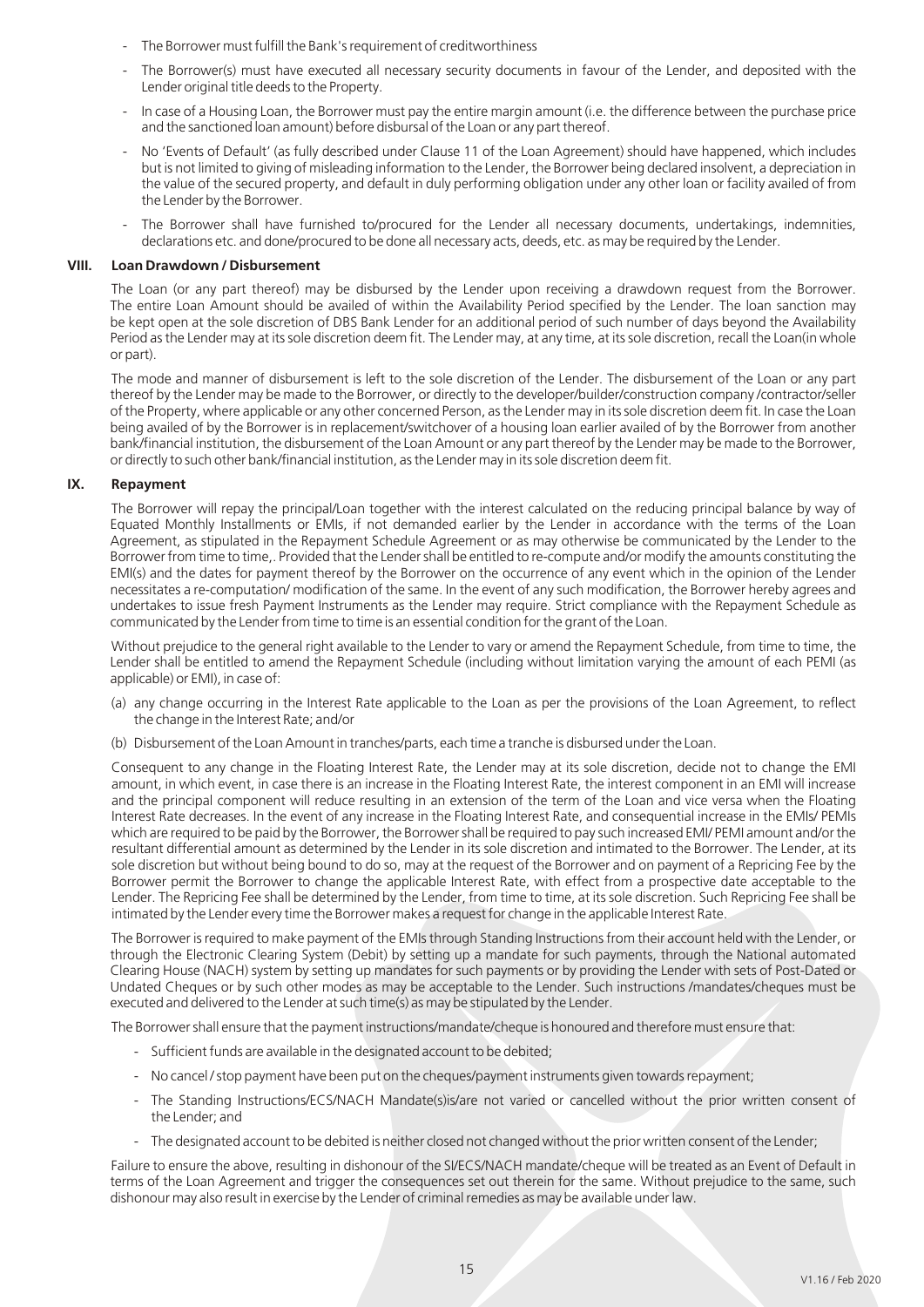# **X. Flexi Facility**

Flexi Facility is a facility by which (if the same is granted by the Lender to the Borrower, at its discretion), the Borrower(s) may open a current account (known as a Flexi Account) with the Lender which will be linked to the Borrower(s)'s loan account (for Housing Loan or Loan Against Property. At the end of each day any credit remaining in the current account will be adjusted against the outstanding principal amount in the loan account, thereby reducing the amount of interest due. All standard terms and conditions applicable to a current account opened with the Lender will also apply to the Flexi Facility, to the extent not inconsistent. The two accounts will for all practical purposes be treated as one and the same, and a single statement of dues/statement of account will be issued in respect of the same. Conversion from/to Flexi Facility may be permitted by the Lender, at its sole discretion, subject to such terms and conditions as the Lender may deem fit, including but not limited to payment of such fees/charges by the Borrower as the Lender may specify.

### **XI. Prepayment and Foreclosure**

The Borrower(s) may prepay/foreclose the Loan by giving prior notice in writing to the Lender. Such prepayment /foreclosure shall be subject to the prepayment / foreclosure rules of the Lender, as may be applicable from time to time and the terms of the Loan Agreement. If prepayment/foreclosure is made by cheque, the prepayment /foreclosure by the Borrower takes effect/would be deemed to have been made only when the cheque is cleared and the account of the Lender is credited.

Prepayment / Foreclosure charges if any will be applicable to such prepayment / foreclosure in accordance with the Schedule of Charges. However, no prepayment / foreclosure charges will be charged on loans where the interest rate is floating, or loans where the interest rate is hybrid and foreclosure is made after the fixed period (during which the fixed interest rate applies), where after the floating interest rate becomes applicable,.

#### **XII. Security**

The Loan Amount, together with interest, charges, costs, default interest, additional interest, further interest, expenses and other obligations of the Borrower under the Loan Agreement and other financing documents will be secured by the following:

- a. A first and exclusive mortgage (in the form and manner acceptable to the Lender) over the Property being purchased with the Loan in case of Housing Loans, or over any other immovable (residential) Property in case of a LAP. The Lender shall have the right to decide, in its sole discretion, the form, manner, type and the timing of creation of mortgage or any other security;
- b. Giving of a guarantee by a guarantor (either corporate or personal), wherever applicable.
- c. Demand promissory note(s);
- d. Any additional security (in the form and manner acceptable to the Lender)as required by the Lender.

#### **XIII. Insurance**

The Borrower shall, at its sole cost and risk, insure and keep insured the Property against all insurable risks, for such amounts and such periods as may be required by the Lender, with an insurance company acceptable to the Lender. The Lender shall be made/named as the sole beneficiary/loss payee under the policy and shall produce evidence thereof to the Lender. In the event of the Borrower failing to insure the Property to the satisfaction of the Lender, the Lender shall be entitled to cause the Property to be insured with an insurance company for all risks that the Lender may, in its sole discretion, deem fit and to debit the insurance charges to the Loan Account of the Borrower.

# **XIV. Event(s) of Default**

Event(s) of Default in terms of the Loan Agreement include inter alia the following:

- (a) any default in payment of the Secured Obligations (or any part thereof) on the respective Due Dates.
- (b) Use of the Loan Amount, or any part thereof, for any purpose other than the Purpose (as set out in the Loan Agreement).
- (c) Any of the representations, warranties, declarations or statements made by the Borrower, whether under the Loan Agreement, Security Documents, or any other agreements/documents executed pursuant thereto and/or in the Application Form or any other information given by the Borrower being found to be incorrect, false or inaccurate at the time when they are made or deemed to be made.
- (d) Any breach or default by the Borrower, in performance or observance of any covenant, obligation, term, condition or undertaking imposed upon or undertaken the Borrower under the Loan Agreement, any of the Security Documents and/or any other agreements entered into pursuant thereto.
- (e) If, in the opinion of the Lender, there is any deterioration or impairment of the Secured Assets, or any part thereof or any decline or depreciation in the value or market price thereof (whether actual or reasonably anticipated); and/or
- (f) Any event or circumstance which in the opinion of the Lender is likely to adversely affect the ability of the Borrower to repay the Loan and other Secured Obligations in full to the Lender or perform any obligation under the Loan Agreement, the Security Documents or any related document/agreement.

On the occurrence of any Event of Default as mentioned in the Loan Agreement or any other financing document, the outstanding principal amount plus the outstanding interest amount plus any other charges, default interest, fees etc. shall forthwith become due and payable, and the Lender shall be entitled to take such steps as mentioned in the Loan Agreement or any other financing document, including but not limited to enforcement of security to recover such dues.

# **XV. Cross Default and Cross Collateralization**

If the Borrower(s) defaults on any other credit/ facility agreement or arrangement with DBS Bank and/or its successors-in-interest or with any of the affiliates or DBS Group companies (collectively "DBS Group"), the same shall be deemed to be an Event of Default in terms of the Loan Agreement and the consequences thereof as set out in the Loan Agreement and other financing documents will follow.